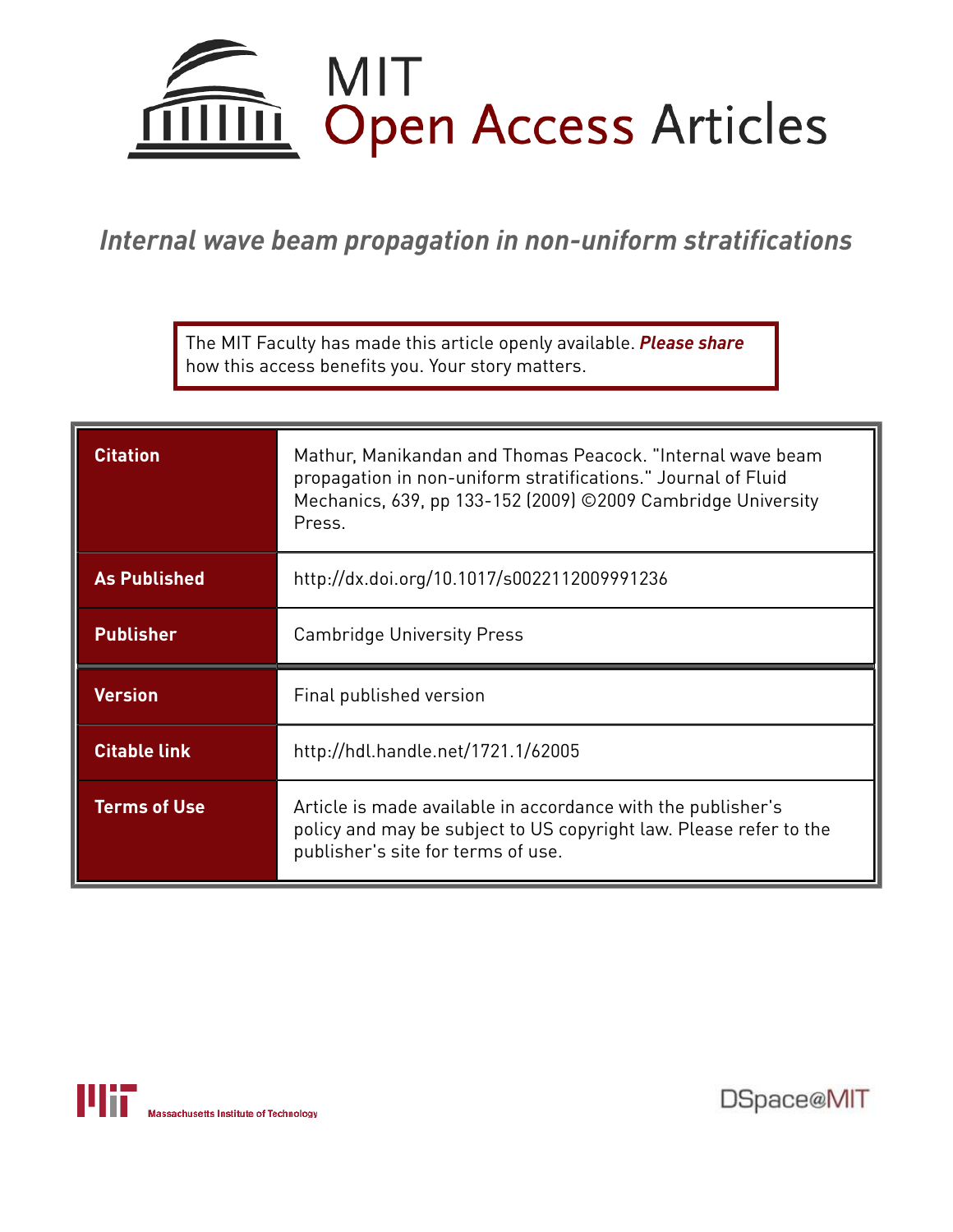# Internal wave beam propagation in non-uniform stratifications

## MANIKANDAN MATHUR† AND THOMAS PEACOCK

Department of Mechanical Engineering, Massachusetts Institute of Technology, Cambridge, MA 02139, USA

(Received 6 November 2008; revised 11 July 2009; accepted 16 July 2009; first published online 30 October 2009)

In addition to being observable in laboratory experiments, internal wave beams are reported in geophysical settings, which are characterized by non-uniform density stratifications. Here, we perform a combined theoretical and experimental study of the propagation of internal wave beams in non-uniform density stratifications. Transmission and reflection coefficients, which can differ greatly for different physical quantities, are determined for sharp density-gradient interfaces and finite-width transition regions, accounting for viscous dissipation. Thereafter, we consider even more complex stratifications to model geophysical scenarios. We show that wave beam ducting can occur under conditions that do not necessitate evanescent layers, obtaining close agreement between theory and quantitative laboratory experiments. The results are also used to explain recent field observations of a vanishing wave beam at the Keana Ridge, Hawaii.

## 1. Introduction

Internal waves are propagating disturbances of the density stratification of a stably stratified fluid. When generated by oscillatory flow relative to an obstacle, linear internal waves form beams, whose orientation is given by  $\sin \theta = \omega/N_0$ , where  $\theta$  is the angle the beams make with a horizontal coordinate perpendicular to gravity  $g$ , ω is the forcing frequency,  $N_0 = \sqrt{(-g/\rho_0)(d\bar{\rho}/dz)}$  is the local buoyancy frequency,  $d\bar{\rho}/dz$  is the local vertical density gradient and  $\rho_0$  is a characteristic density of the fluid. The best known example is the St. Andrews Cross generated by an oscillating cylinder (Mowbray & Rarity 1967). Internal wave beams are not restricted to the laboratory, however, and are also reported in the ocean (e.g. Lien  $\&$  Gregg 2001; Martin, Rudnick & Pinkel 2006; Cole *et al.* 2009) and the atmosphere (e.g. Alexander, Holton & Durran 1995; Walterscheid, Schubert & Brinkman 2001).

In geophysical settings, internal waves encounter significant variations in the stratification; examples include the thermocline in the ocean and evanescent regions in the mesosphere. To understand the impact of sudden changes in the stratification, Delisi & Orlanski (1975) investigated internal wave reflection from a density (and density-gradient) discontinuity. With the atmosphere in mind, Sutherland  $\&$ Yewchuk (2004) derived an analytic prediction for plane internal waves traversing a sharply defined layer of stronger/weaker stratification. This analysis was extended by Brown & Sutherland (2007) and Nault & Sutherland (2007), the latter considering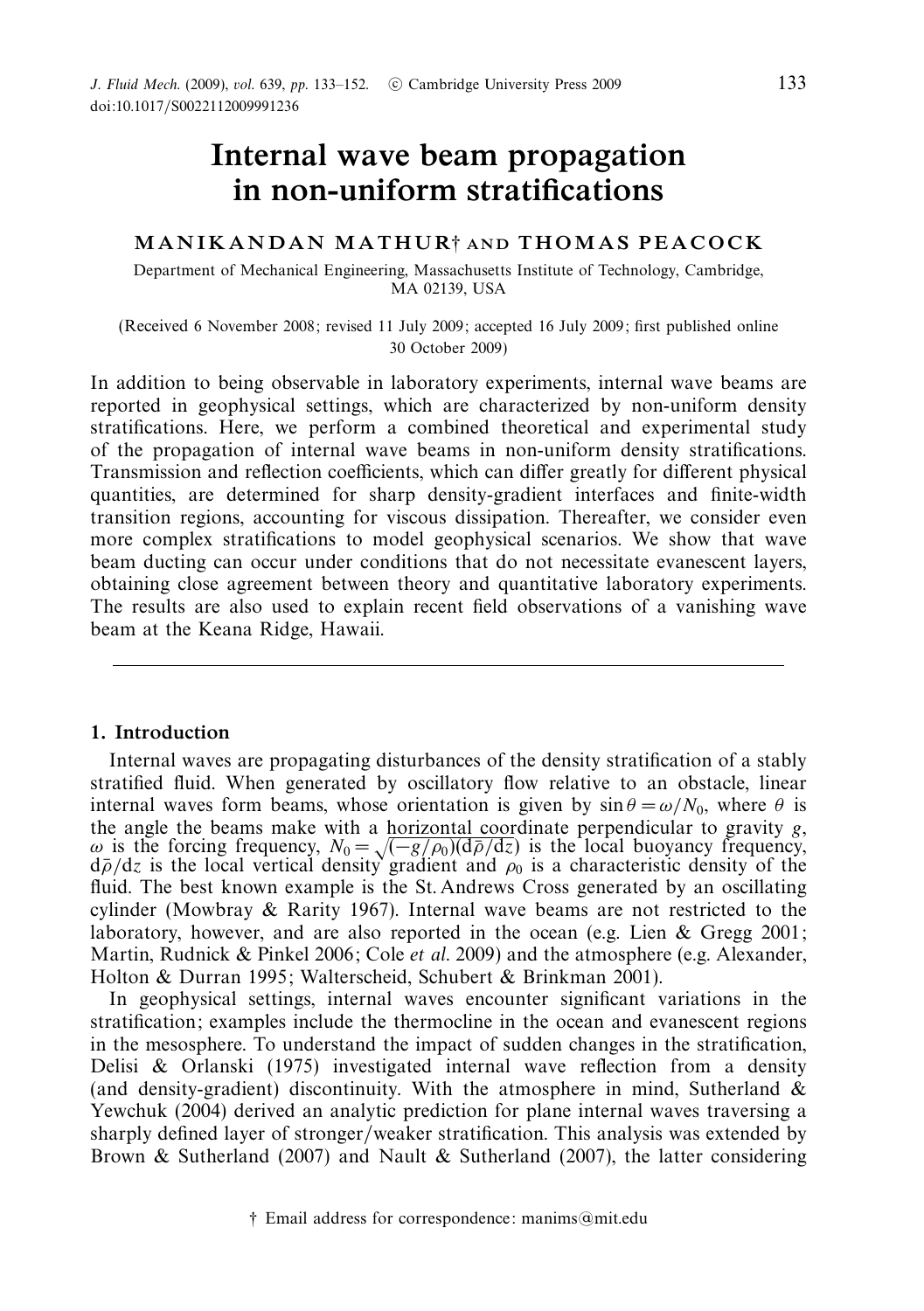plane waves propagating through a medium changing continuously from one stratification to another.

While there have been several recent experimental studies on internal wave beams in uniform stratifications (e.g. Peacock & Tabaei 2005; Gostiaux & Dauxois 2007; Zhang, King & Swinney 2007; Peacock, Echeverri & Balmforth 2008), the effect of a non-uniform stratification on an internal wave beam has not come under such scrutiny. A theoretical study of internal wave beams propagating in an arbitrarily stratified fluid was performed by Kistovich & Chashechkin (1998). They presented the results of analysis for: a smoothly varying stratification to which the beam continuously adjusts; reflection from a critical level where  $\omega = N$ ; and interaction with discontinuities in N. The only related experimental studies used internal wave beams as approximations of plane waves (Delisi & Orlanski 1975; Sutherland & Yewchuck 2004).

Here, we present a detailed study of the fundamental problem of an internal wave beam propagating in a non-uniform stratification. In the process, the plane wave analysis of Nault & Sutherland  $(2007)$  is extended to the regime in which internal waves propagate into regions of stronger stratification, which is relevant to many oceanographic and atmospheric scenarios. We also develop an analytical method that is not subject to the restrictions of Kistovich & Chashechkin (1998), enabling investigation of important regimes where the scale of a wave beam is comparable with the scale of variations in the stratification. This analysis is complemented by the first quantitative comparison between theory and laboratory experiments for these processes. The goal of these studies is to develop a general and practical approach to the study of internal wave beam propagation, which can be readily applied to geophysical problems, an example being the apparent vanishing of internal wave beams at surface reflection sites in the ocean (Martin et al. 2006).

The organization of the paper is as follows. The transmission of internal wave beams across sharp and finite-width density-gradient interfaces is addressed in §§ 2 and 3, respectively. More complex, nonlinear stratifications are considered in § 4. A direct comparison between theory and laboratory experiments is presented in  $\S$ 5, followed by a discussion of geophysical applications in  $\S 6$ . Finally, conclusions are presented in § 7.

## 2. Wave beam transmission across a sharp density-gradient interface

Consider a linear, two-dimensional plane wave propagating upwards in a medium of uniform buoyancy frequency  $N_1$ , encountering a sharp density-gradient interface above which the uniform buoyancy frequency is  $N<sub>2</sub>$  (density being continuous across the interface), as illustrated in figure 1. The fluid layers on either side of the interface extend to infinity, and non-Boussinesq and viscous effects are ignored, as is background rotation. The streamfunctions  $\psi_I$ ,  $\psi_R$  and  $\psi_T$  associated with the incident  $(I)$ , reflected  $(R)$  and transmitted  $(T)$  waves are

$$
\psi_I = \text{Re}\left(\Psi_I e^{[ik(x-z\cot\theta_1)-i\omega t]}\right),\tag{2.1}
$$

$$
\psi_R = \text{Re}\left(\Psi_R e^{[ik(x+z\cot\theta_1)-i\omega t]}\right),\tag{2.2}
$$

$$
\psi_T = \text{Re}\left(\Psi_T e^{[ik(x - z \cot \theta_2) - i\omega t]}\right),\tag{2.3}
$$

where  $\Psi_I$ ,  $\Psi_R$  and  $\Psi_T$  are complex amplitudes, Re denotes the real part, x and z are the horizontal and vertical directions and  $k$  is the horizontal wavenumber. The angles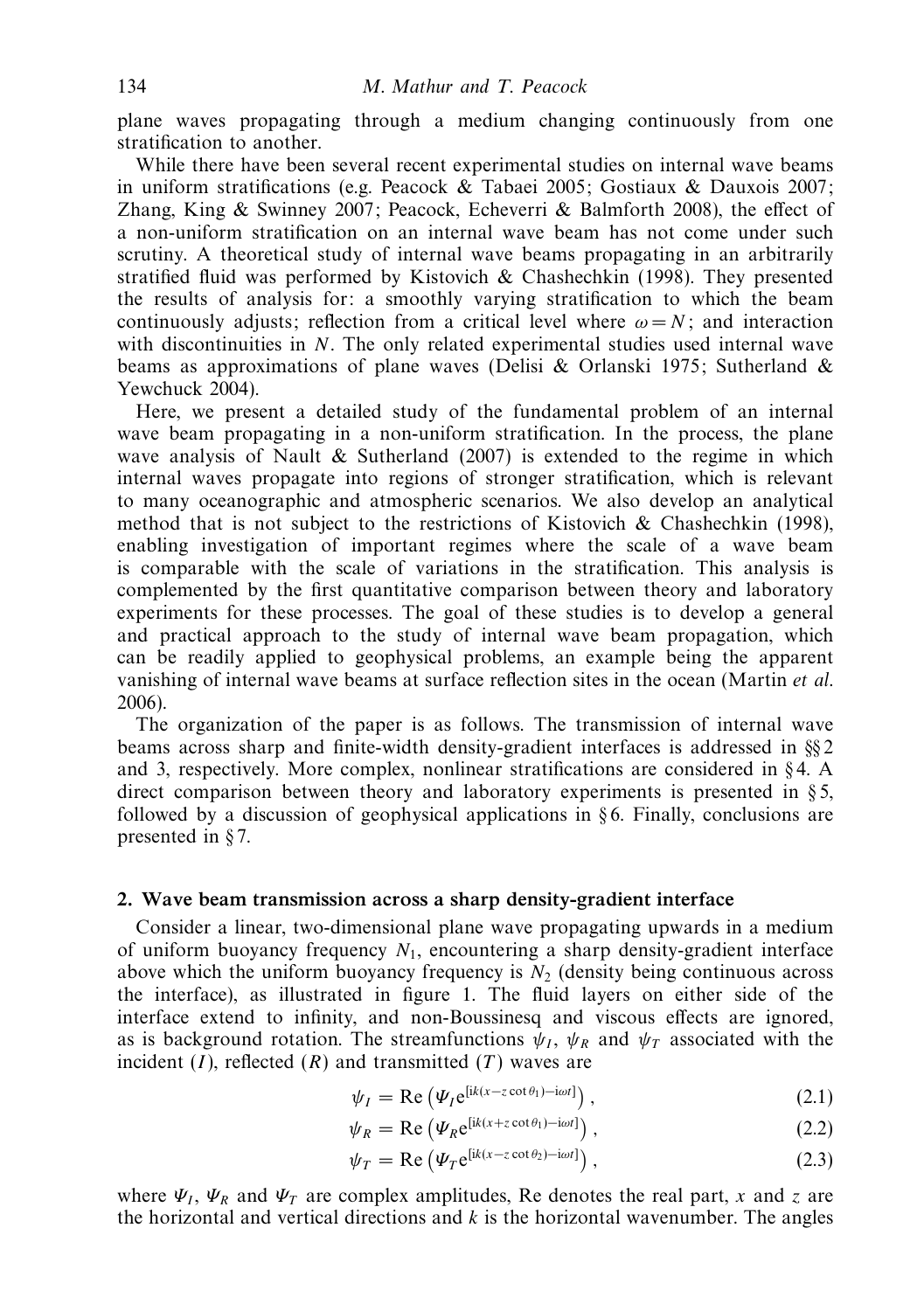

FIGURE 1. A sketch of the ray paths (solid black lines) for plane wave transmission from  $N_1$ to  $N_2$  across a sharp density-gradient interface (dotted black line). Refraction focuses energy flux from cross-section  $L_1$  to  $L_2$ .

 $0 < \theta_1, \theta_2 < \pi/2$  are defined with respect to the x-axis, and the direction of energy propagation is further set by the sign of the coefficient of  $z$  in the exponent. The horizontal and vertical velocities are  $u = -\frac{\partial \psi}{\partial z}$  and  $w = \frac{\partial \psi}{\partial x}$ , respectively. The pressure and density perturbations,  $p'$  and  $\rho'$ , are related to the streamfunction by  $\partial^2 p' / \partial x^2 = \rho_0 (\partial^3 \psi / \partial x \partial z \partial t)$  and  $\partial \rho' / \partial t = (\rho_0 N_0^2 / g)(\partial \psi / \partial x)$ , respectively.

Applying continuity of vertical velocity and pressure at the density-gradient interface  $z = 0$  gives transmission coefficients for different physical quantities. For example,

$$
T_e = \frac{4 \cot \theta_1 \cot \theta_2}{(\cot \theta_1 + \cot \theta_2)^2},
$$
\n(2.4)

$$
T_u = \frac{2 \cot \theta_2}{\cot \theta_1 + \cot \theta_2},\tag{2.5}
$$

$$
T_w = \frac{2 \cot \theta_1}{\cot \theta_1 + \cot \theta_2},\tag{2.6}
$$

$$
T_{\Delta N^2} = \frac{2 \cot \theta_2}{\cot \theta_1 + \cot \theta_2} \frac{\sin^2 \theta_1}{\sin^2 \theta_2},
$$
 (2.7)

where  $T_e$ ,  $T_u$ ,  $T_w$  and  $T_{\Delta N^2}$  are, respectively, the transmission coefficients for energy, e, the horizontal velocity, u, the vertical velocity, w, and  $\Delta N^2 = (-g/\rho_0)\rho'_z$ ,  $\rho'_z$  is the vertical density gradient perturbation. The definition of  $T_e$  accounts for the geometric focusing of internal wave energy illustrated in figure 1. Since  $T_e$  is symmetric (i.e. unchanged upon interchanging  $\theta_1$  and  $\theta_2$ ), the fraction of the incident energy transmitted for a plane wave of frequency  $\omega$  and horizontal wavenumber k is independent of whether it is passing from  $N_1$  to  $N_2$  or the reverse. The coefficients  $T_w$  and  $T_{\Lambda N^2}$  are not symmetric, however, and hence depend on whether the transmission is from  $N_1$  to  $N_2$  or vice versa. Some of the transmission coefficients are bounded (e.g.  $T_e \le 1$ ,  $T_w \le 2$ ), whereas others are not (e.g.  $0 < T_{\Delta N^2} < \infty$ ) and, hence, the corresponding quantities can experience great amplification or diminution.

Before proceeding to study wave beams, an important piece of information is to know whether a plane wave can become unstable upon passing from one stratification to another. To investigate, first consider the net vertical density gradient, which is the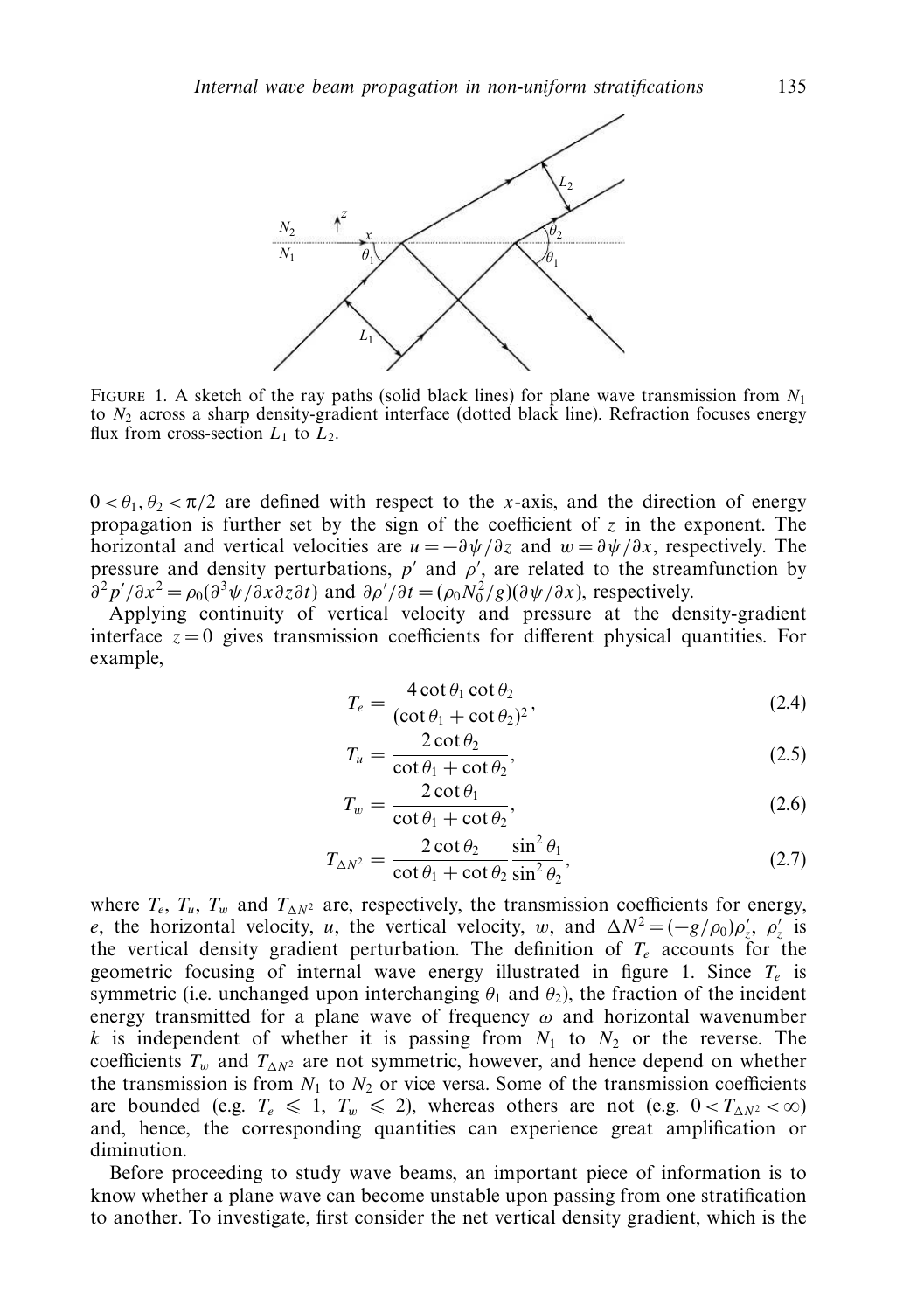sum of the background value  $d\bar{\rho}/dz$  and the perturbation  $\partial \rho'/\partial z$ . For a plane wave that passes into the  $N_2$  medium, the maximum value of this combination in the  $N_2$ medium is

$$
\left(\frac{-\rho_0 N_2^2}{g}\right) \left[1 - \frac{k^2 |\Psi_I| \cot \theta_1}{N_1 \sin \theta_1} \frac{2 \cot \theta_2}{\cot \theta_1 + \cot \theta_2}\right].
$$
\n(2.8)

Assuming that the incident wave is linear and gravitationally stable, which requires  $|\Delta N_I^2/N_I^2|_{max} = k^2 |\Psi_I| \cot \theta_1/(N_1 \sin \theta_1) \ll 1$ , it is not possible for gravitational instability (i.e.  $d\bar{\rho}/dz + \partial \rho'/\partial z > 0$ ) to arise upon transmission since  $[2 \cot \theta_2/(\cot \theta_1 + \cot \theta_2)] \le 2$ . To consider shear-driven instability, one turns to the Richardson number  $Ri = N^2/(\partial u/\partial z)^2$ , for which a widely used instability criterion based on the properties of linear shear flow is  $Ri < 1/4$  (Drazin & Reid 1981). While it is possible for the minimum Richardson number of a plane wave to be reduced on passing through a sharp density-gradient interface, increasing the likelihood of sheardriven instability, a gravitationally stable linear plane wave cannot be shear-unstable (Thorpe 1999).

The results for plane waves extend to inviscid wave beams by following the lead of Kistovich & Chashechkin (1998) and Tabaei & Akylas (2003) and constructing the streamfunction for a unidirectional wave beam using a linear superposition of plane waves (i.e. a Fourier decomposition of the wave field):

$$
\psi(x, z, t) = \text{Re}\left(e^{-i\omega t} \int_0^\infty \Psi_I(k)e^{ik(x-z\cot\theta)}dk\right),\tag{2.9}
$$

where  $\Psi_I(k)$  is the spectrum of the streamfunction for the wave beam. The cross-beam coordinate is  $(x - z \cot \theta)$  and integration is over positive values of k, enforcing that the energy flux of the component plane waves is always up and to the right. The corresponding spectra for other physical quantities can be determined via the governing linear equations. For example, the spectra for  $u$ , w, p' and  $\rho'_z$  are  $U_I(k) = ik \cot \theta \Psi_I(k)$ ,  $W_I(k) = ik \Psi_I(k)$ ,  $P_I(k) = i \rho_0 \omega \cot \theta \Psi_I(k)$  and  $D_I(k) = (i\rho_0 \omega/g)(k^2 \cot \theta/\sin^2 \theta)\Psi_I(k)$ , respectively.

In using a summation of plane waves to construct a wave beam, one must determine whether the resulting wave beam is both gravitationally and shear stable. By definition, a gravitationally stable wave beam in a background stratification  $N_0$  has  $(\Delta N^2/N_0^2)$  < 1 throughout. For a linear wave beam, this condition also requires that the wave beam be shear stable, as shown in the Appendix.

Since plane wave transmission and reflection coefficients are independent of k for a sharp density-gradient interface, these coefficients are the same for a wave beam as a whole. Figures  $2(a)-2(d)$  present theoretical snapshots of four different physical quantities for a wave beam with  $\Psi_I(k) \propto ke^{-k^2/c}$  at an arbitrarily chosen phase. The arrangement has  $\omega/N_1 = 0.94$  and  $N_2/N_1 = 3.2$ , giving  $T_u = 1.8$ ,  $T_w = 0.2$ ,  $T_{\Delta N^2} = 18.4$ and  $T_e = 0.36$ . In each figure, the physical quantity has been scaled so that the maximum value is unity. Figures  $2(a)-2(d)$  show u, w,  $\Delta N^2$  and the magnitude of the time-averaged energy flux,  $\bar{e} = |p(u, w)|$ , respectively. The vertical velocity w is diminished, whereas u and  $\Delta N^2$  are amplified upon transmission. The value of  $\bar{e}$ is enhanced by the geometric focusing of the beam, but only 36 % of the overall incident energy flux is transmitted.

As is the case for a plane wave, the stability of a wave beam upon transmission is determined by its effect on the stratification, since the general result that a gravitationally stable wave beam is shear stable still applies. Thus, if  $(\Delta N^2/N_0^2) \ll 1$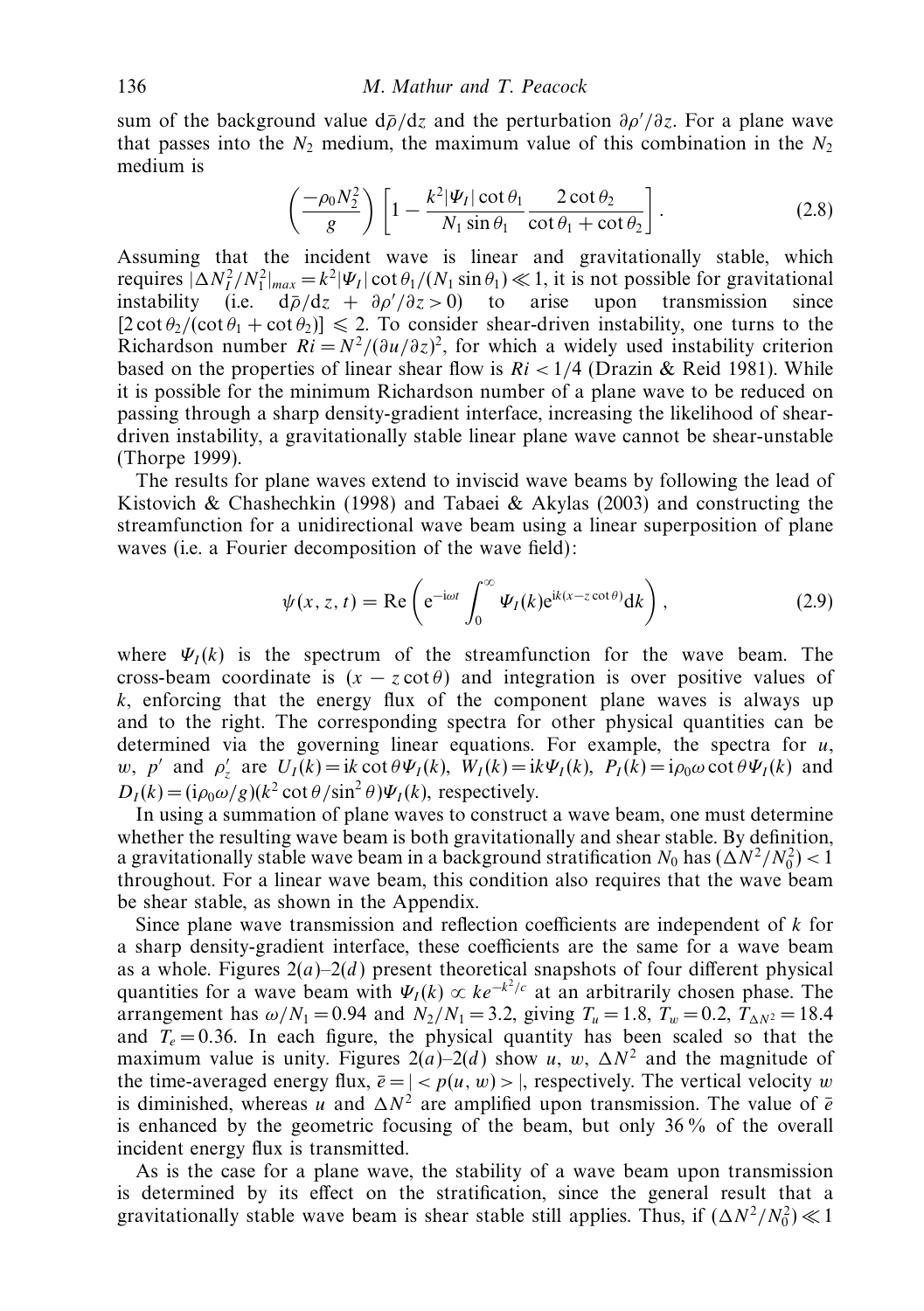

FIGURE 2. Wave beam transmission across a sharp density-gradient interface. (a) u. (b) w. (c)  $\Delta N^2$ . (d)  $\bar{e}$ . The frequency ratios are  $\omega/N_1 = 0.94$  and  $N_2/N_1 = 3.2$ . Arrows specify the direction of energy propagation. The maximum value in each figure is scaled to unity, and the spatial scales have been non-dimensionalized by the dominant wavelength,  $\lambda_0$ , in  $\psi_I(k)$ . The dominant wavelength is defined as  $\lambda_0 = 2\pi/k_0$ , where  $\psi_I(k)$  is maximum at  $k = k_0$ .

throughout the incident beam, this beam cannot become unstable. If  $(\Delta N^2/N_0^2)$  is finite in the incident beam, linear theory no longer applies and instability upon transmission is a possibility.

## 3. Wave beam transmission across a finite-width transition region

To understand the effect of a finite-width transition region on an internal wave beam, we first consider a plane wave propagating through the stratification

$$
N_0^2 = \frac{N_2^2 - N_1^2}{2} \tanh\left(\frac{z}{L}\right) + \frac{N_1^2 + N_2^2}{2}
$$
 (3.1)

shown in figure 3. Adopting the approach of Nault  $&$  Sutherland (2007), reflection and transmission coefficients can be calculated for periodic plane waves of frequency ω by defining  $\psi = \text{Re}(\phi(z)e^{[i(kx-\omega t)]})$  and solving the inviscid equation

$$
\phi'' + k^2 \left( \frac{N_0^2}{\omega^2} - 1 \right) \phi = 0, \tag{3.2}
$$

where k, like  $\omega$ , is assumed to be real, and the prime denotes differentiation with respect to z. An upward-propagating plane wave of unit amplitude in the  $N_1$  layer results in a downward-propagating reflected wave in the  $N_1$  layer and an upwardpropagating transmitted wave in the  $N_2$  layer. Thus, the general solutions in the  $N_1$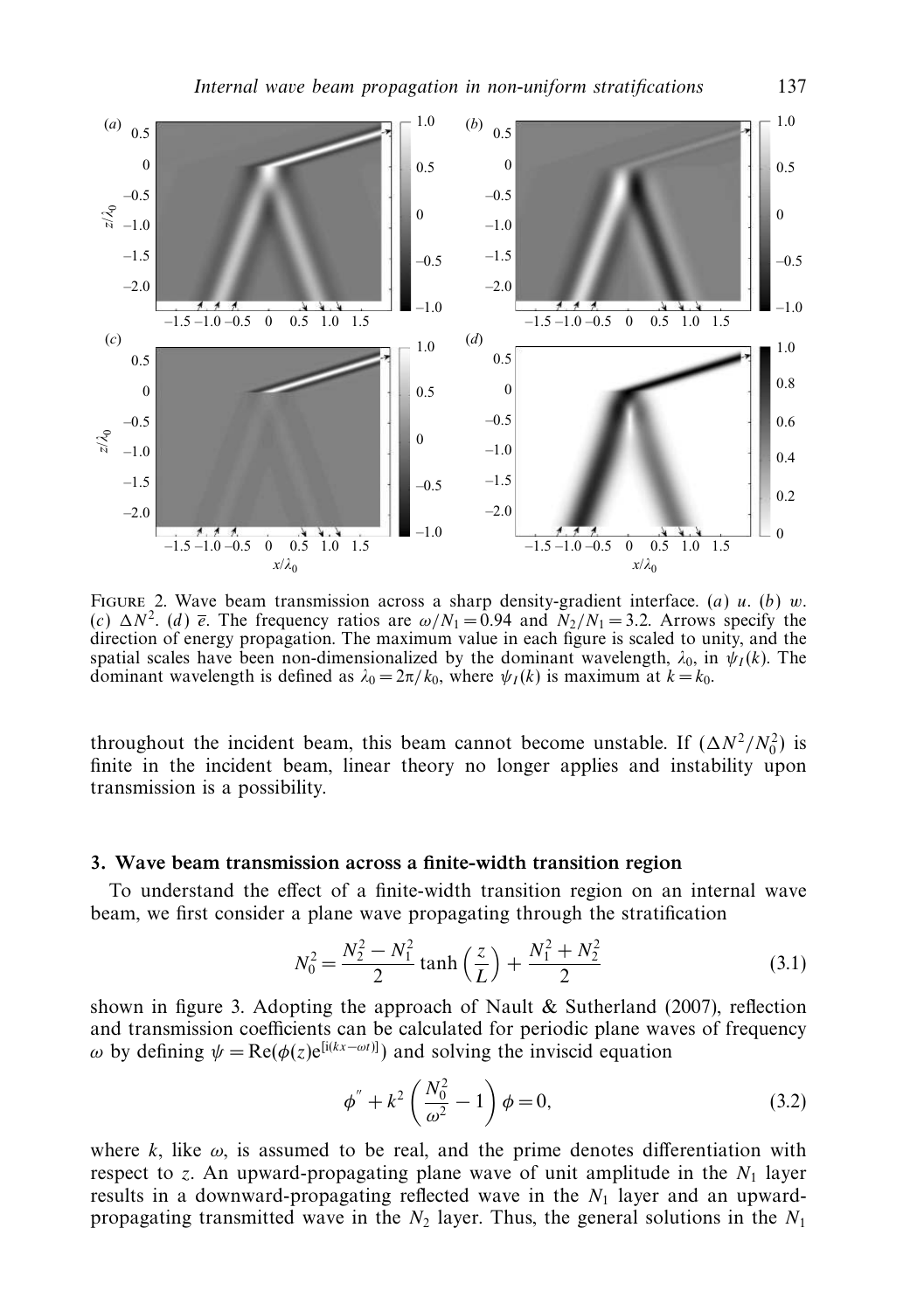

FIGURE 3. The  $N_0^2$  profile (3.1) considered for studying plane wave propagation across a finite-width transition region.

and  $N_2$  layers, respectively, are

$$
\phi_1 = e^{m_1 z} + A e^{m_2 z},\tag{3.3}
$$

$$
\phi_2 = C e^{n_1 z},\tag{3.4}
$$

where  $m_1 = -m_2 = -ik \cot \theta_1$  and  $n_1 = -ik \cot \theta_2$ . The energy transmission coefficient is

$$
T_e = |C|^2 \frac{n_1}{m_1},\tag{3.5}
$$

and the corresponding reflection coefficient is  $R_e = |A|^2$ . We note that the sharpinterface results (2.4) and (2.6) satisfy (3.5), with  $C = T_w$ . It is found that, for a given k and  $\omega$ ,  $T_e$  is independent of whether a wave passes from  $N_1$  to  $N_2$  or vice-versa. In general,  $T_e$  strongly depends on  $\omega/N_1$ ,  $N_2/N_1$  and the ratio of the transition length  $L$  to the vertical wavelength of the plane wave, which can change significantly on transmission.

Figures 4(a) and 4(b) present  $T_e$  as a function of  $\omega/N_1$  and  $N_2/N_1$  for  $Lk = 0.1$ and  $Lk = 1$ , respectively. As the transition region increases in thickness relative to the vertical wavelength, there is increased transmission for all  $\omega/N_1$  and  $N_2/N_1$ . Roughly speaking, near-perfect transmission occurs when the maximum vertical wavelength in the  $N_1$  or  $N_2$  layers is much smaller than  $L$ , i.e.

$$
Lk \min(\cot \theta_1, \cot \theta_2) \gg 1. \tag{3.6}
$$

More precisely, if Lk min(cot  $\theta_1$ , cot  $\theta_2$ ) > 1, leading order WKB theory predicts energy transmission to within 10 % for all but the cases where  $|\theta_1 - \theta_2| > 84^\circ$ . To illustrate this, contours of Lk min(cot  $\theta_1$ , cot  $\theta_2$ ) = 0.5, 1 are included in figures 4(*a*) and 4(*b*). These results are consistent with Nault & Sutherland (2007), who studied the case  $N_2 < N_1$ . At the other extreme, the transmission process is akin to a sharp density-gradient interface when the smallest vertical wavelength in the  $N_1$  or  $N_2$  layers is significantly larger than L, i.e.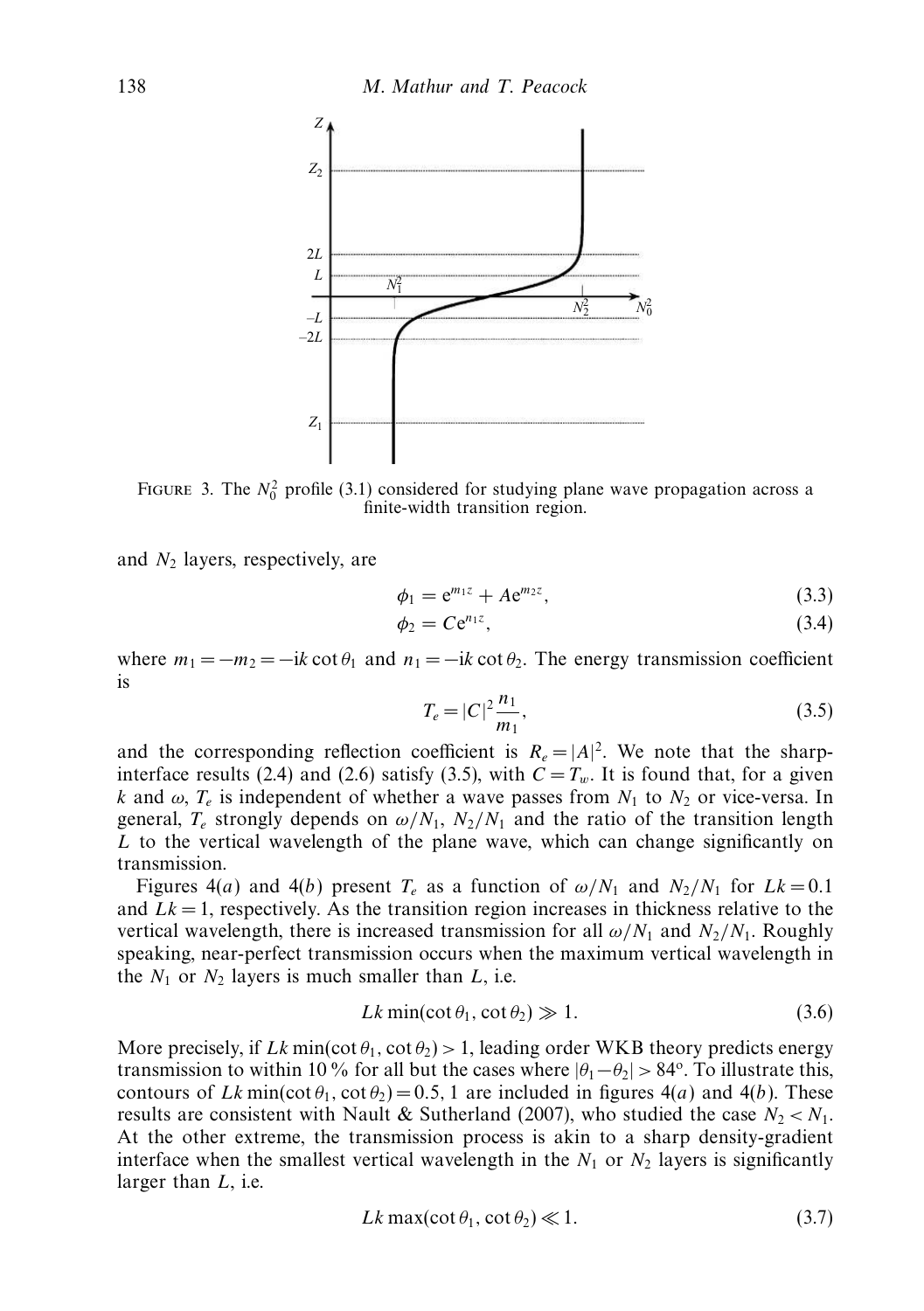

FIGURE 4. The transmission coefficient  $T_e$  for plane waves passing from  $N_1$  to  $N_2$  across a finite-width transition region. (a)  $Lk = 0.1$ . (b)  $Lk = 1$ . From right to left, the black line contours correspond to  $Lkmin(\cot \theta_1, \cot \theta_2)=0.5$  and 1, respectively.



FIGURE 5. Filtering of an internal wave beam by a finite-width transition region. (a) The horizontal velocity field  $u$  at an arbitrarily chosen phase. The maximum value is scaled to unity, and the spatial dimensions are scaled by the interface length-scale  $L$ . (b) The plane wave reflection and transmission coefficients as a function of  $Lk$ . (c) The energy spectrum  $|E(k)| = k |\Psi|^2 \cot \theta$  for the incident (I), transmitted (T) and reflected (R) wave beams. The values of  $\omega/N_1$  and  $N_2/N_1$  are 0.94 and 10, respectively.

Indeed, if Lk max(cot  $\theta_1$ , cot  $\theta_2$ ) < 0.1, sharp-interface theory correctly predicts energy transmission to within  $1\%$ .

To compute the transmission of an inviscid wave beam encountering a finitewidth  $N_1$ -to- $N_2$  transition region, the streamfunction of the incident beam is again represented as the Fourier sum (2.9). For a given  $\Psi_I(k)$ , the spectra  $\Psi_T(k)$  and  $\Psi_R(k)$ must be computed using (3.2) to determine transmission and reflection for each constituent wavenumber  $k$ . The nature of the transmitted and reflected beam profiles is determined by the details of the transition region, which acts as a high-pass filter that allows large wavenumbers to transmit completely, according to condition (3.6). This is illustrated in figure 5, which presents results for an incident wave beam with  $\omega/N_1 = 0.94$ , comprising equal amounts of energy in two bands of wavenumbers: one centred around  $k = 0.1$  and the other around  $k = 0.7$ . Figure 5(a) presents a snapshot of the horizontal velocity field for  $N_2/N_1 = 10$ , in which the transmitted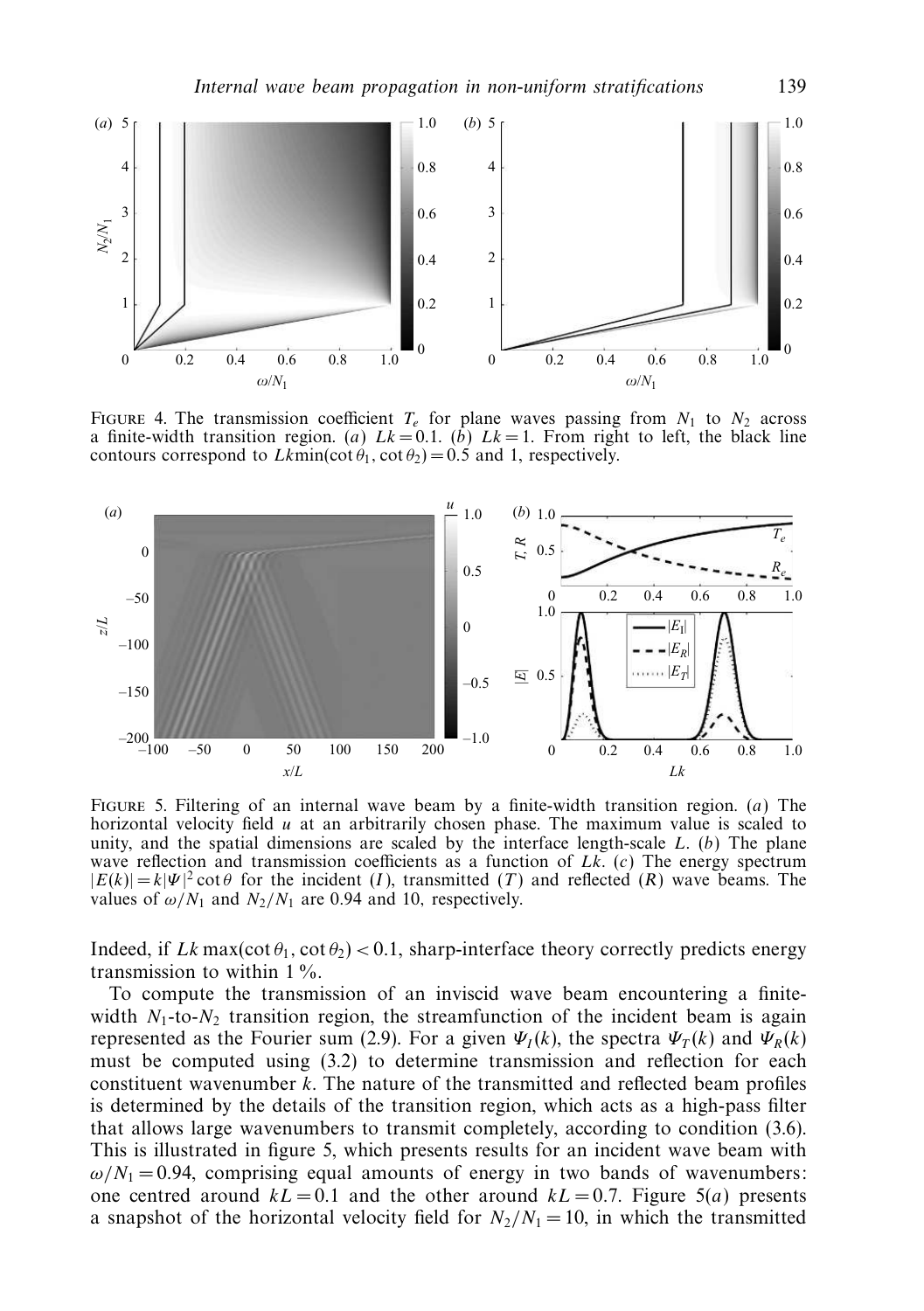beam is much finer in scale than the incident beam due to a combination of filtering and geometric focusing. The reflected beam is noticeably weaker than the incident beam, indicating that a significant energy flux is passing through the interface. The transmitted beam is finer in scale not only because of focusing by a stronger stratification but also due to filtering by the finite-width transition region. This filtering process, whereby large wavenumbers transmit completely (3.6) and small wavenumbers follow the sharp-interface results  $(3.7)$ , is elucidated in figures  $5(b)$ and  $5(c)$ , which plot the energy flux transmission and reflection coefficients as a function of Lk, and the energy spectra  $|E(k)| = k|\Psi|^2 \cot \theta$  of the incident, transmitted and reflected beams. As a consequence of the variations of  $T_e$  and  $R_e$  with Lk, the reflected and transmitted wave beam spectra are strong at relatively small and large values of Lk, respectively.

For the purpose of comparison with experiments in  $\S 5$ , we consider the full viscous equation

$$
\phi'' + k^2 \left( \frac{N_0^2}{\omega^2} - 1 \right) \phi = \frac{\mathrm{i} \nu}{\omega} (\phi''' - 2k^2 \phi'' + k^4 \phi), \tag{3.8}
$$

where v is the kinematic viscosity and k and  $\omega$  are again real. The Schmidt number, which represents the ratio of momentum diffusivity (dynamic viscosity) and mass diffusivity, is assumed to be infinite. The above fourth-order equation requires four boundary conditions for a unique solution. It is not practical to solve the equation as an initial value problem (satisfying all four boundary conditions at  $z = -\infty$  or  $z = +\infty$ ), because it has a pair of rapidly growing and decaying viscous solutions that cause numerical instability. Instead, this is best solved as a boundary value problem (satisfying two boundary conditions each at  $z = -\infty$  and  $z = +\infty$ ). To express the boundary conditions in terms of  $\phi$ ,  $\phi'$ ,  $\phi''$  and  $\phi'''$ , an incident, weakly damped, upwardpropagating wave of unit amplitude in the  $N_1$  layer is assumed. This can generate a pair of reflected, downward-propagating waves: one being the desired weakly-damped gravity wave and the other being the strongly damped viscous diffusion mode, which is needed to satisfy the boundary conditions. Similarly, a pair of transmitted, upwardpropagating waves in the  $N_2$  layer, one weakly damped and the other strongly damped, is also generated. Thus, the general solutions in the  $N_1$  and  $N_2$  layers, respectively, are

$$
\phi_1 = e^{m_1 z} + A e^{m_2 z} + B e^{m_3 z}, \tag{3.9}
$$

$$
\phi_2 = C e^{n_1 z} + D e^{n_2 z}.
$$
\n(3.10)

The coefficients  $A$ ,  $B$ ,  $C$  and  $D$  are the unknown reflection and transmission amplitudes, and the exponents  $m_i$  and  $n_i$  are obtained by solving (3.8) in the constant stratification regions, keeping only modes that decay in the upward and downward directions for the upper and lower layers, respectively. To further clarify the directions of viscous decay in the two layers, we point out that  $Re(m_1) < 0$ ,  $\text{Re}(m_2, m_3) > 0$ ,  $m_2 = -m_1$  and  $\text{Re}(n_1, n_2) < 0$ . Expressions for  $\phi_1$ ,  $\phi_1'$ ,  $\phi_1''$  and  $\phi_1'''$  in the  $N_1$  layer are reduced to two boundary conditions by eliminating the unknown constants A and B. A similar procedure to eliminate the unknown constants C and D gives two boundary conditions in the upper  $N<sub>2</sub>$  layer. The boundary value problem is now numerically solved in Matlab using the function  $bvp4c$ .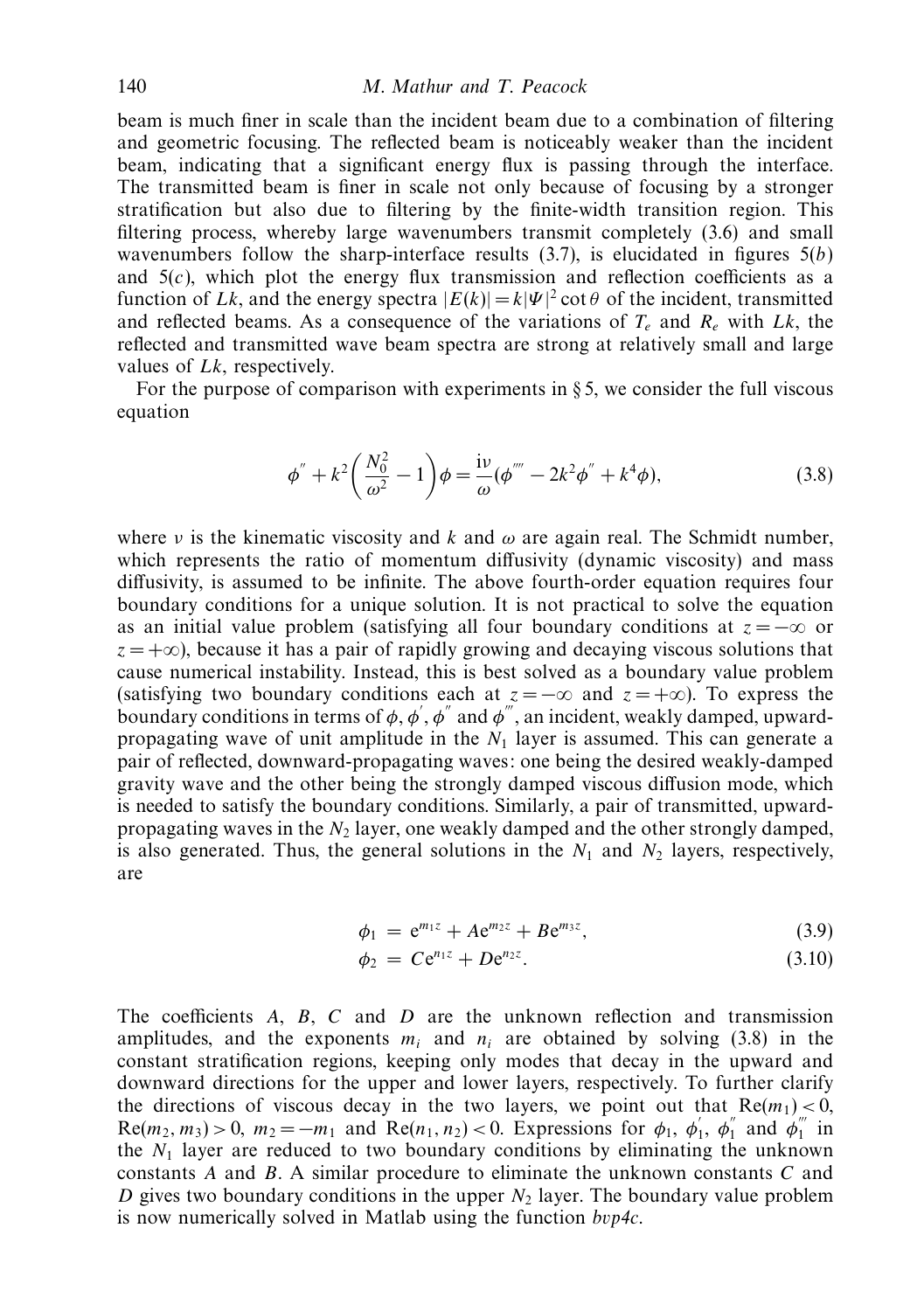

FIGURE 6. (a) Wave beam transmission across an  $N_2$  layer, which can be related to the finite-depth scenario in figure  $(b)$ , as indicated by the light grey lines.  $(b)$  Wave beam transmission across a sharp density-gradient interface between an  $N_1$  medium and a finite-depth  $N_2$  layer. Solid black lines are ray paths that bound the wave beam and the dotted black lines are the interfaces. The first two emerging wave beams are numbered 1 and 2, respectively. The horizontal distance a ray travels between encounters with an interface is  $L^* = 2H \cot \theta_2$ .

#### 4. Wave beam propagation in complex stratifications

## 4.1. Multiple sharp density-gradient interfaces

When a wave beam encounters a series of sharp density-gradient interfaces, multiple reflections and transmissions occur. Two canonical scenarios are presented in figures  $6(a)$  and  $6(b)$ , respectively. In the sketch in figure  $6(a)$ , a finite depth N<sub>2</sub> layer lies between two semi-infinite  $N_1$  layers. Determining the amplitudes of reflected and transmitted wave beams that result from an upward-propagating incident wave beam requires the imposition of boundary conditions on vertical velocity and pressure at  $z = -H$ , H for the constituent plane waves (Gill 1982; Sutherland & Yewchuk 2004). A related arrangement, presented in figure  $6(b)$ , is a finite-depth  $N_2$  layer sitting atop a semi-infinite  $N_1$  layer, above which is a rigid boundary. To obtain a solution here requires imposition of boundary conditions at  $z = 0, -H$ . The resulting wave field is related by symmetry to that in figure  $6(a)$ , as indicated. Scenarios with multiple finite-depth layers can be solved using the same approach, with the imposition of boundary conditions becoming more laborious as the number of layers increases.

Focusing on the scenario in figure  $6(b)$ , all the energy in the incident wave beam is ultimately reflected back to the  $N_1$  layer, irrespective of the values of  $\omega/N_1$  and  $N_2/N_1$ . As will be shown, however, energy can be ducted for quite some distance. An important parameter for this configuration is the ratio of the horizontal distance  $L^* = 2H \cot \theta_2$  to the horizontal width of an incident wave beam  $L_h$ . If  $L^*/L_h > 1$ , neighbouring reflected wave beams do not interfere with each other. In this case, the fraction of incident energy returned in the  $n<sup>th</sup>$  downward-propagating beam, given that  $T_e$  is symmetric with respect to an interchange between  $N_1$  and  $N_2$ , is  $\alpha_n = R_e^{n-2} T_e^2$  for  $n \ge 2$ , where  $R_e = 1 - T_e$ ; for  $n = 1$ ,  $\alpha_1 = R_e$ . The fraction of incident energy remaining in the  $N_2$  layer after the emergence of  $n \geq 2$  downward beams has a maximum value of  $(n-1)^{n-1}/n^n$  for  $T_e = 1/n$ . To maximize the remaining energy for  $n = 2, 3, 4, 5$ , the values of  $T_e$  must therefore be 0.5, 0.33, 0.25 and 0.2, respectively, for which the fraction of incident energy remaining is 0.25, 0.15, 0.11 and 0.082, respectively. When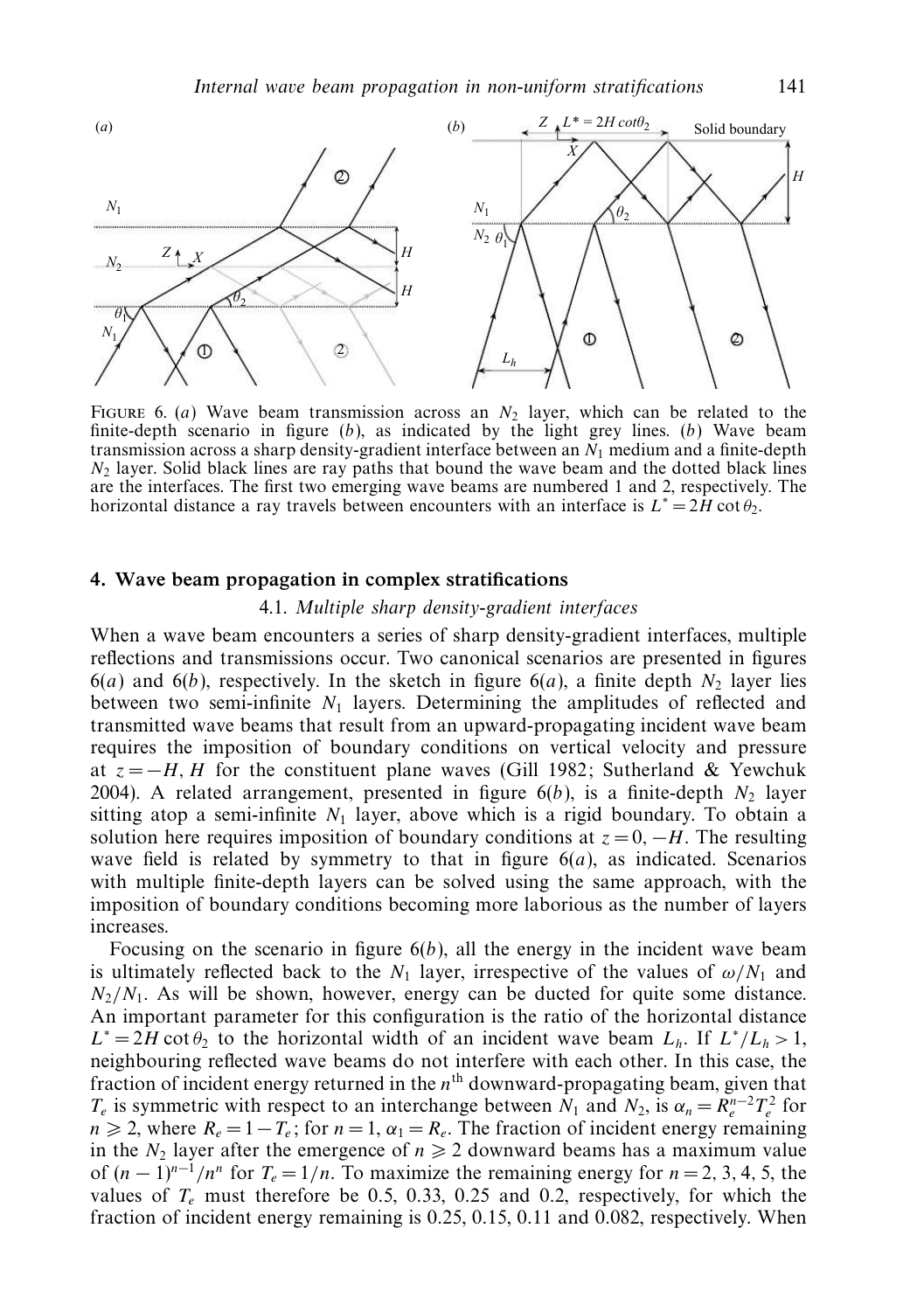

FIGURE 7. Cumulative energy  $e_c$  in a reflected wave field (normalized by the energy flux in the incident wave beam) as a function of  $x/L_h$  for varying  $L^*/L_h$ . The parameter values are  $\omega/N_1 = 0.5$ ,  $N_2/N_1 = 2.8$ .

 $L^*/L_h \approx 1$ , there is no longer a sequence of re-emerging individual beams, but rather a more broadly scattered wave field. Finally, the case  $L^*/L_h \ll 1$  is equivalent to the  $N_2$  layer being absent, and for all practical purposes there is a solid boundary that reflects the wave beam. In this limit, if  $L<sub>h</sub>$  is also much larger than the characteristic horizontal wavelength in the wave beam, the reflection process becomes akin to that of a plane wave.

To elucidate these scenarios, in figure 7 we plot the cumulative re-emerging energy flux across the interface  $e_c$  (normalized by the energy flux in the incident wave beam) as a function of  $x/L_h$ . For this example,  $\omega/N_1 = 0.5$  and  $N_2/N_1 = 2.8$ , giving  $T_e = 0.73$ . For  $L^*/L_h > 1$ , the re-emerging beams are distinct, giving rise to rapid increases in  $e<sub>c</sub>$  at specific locations. The interference between neighbouring wave beams for  $L^*/L_h \approx 1$  produces a more continuous spatial variation of  $e_c$ . For a thin  $N_2$  layer, there is essentially only a single reflected beam originating from the initial reflection site. For all the cases studied, at least 70 % of the incident energy is reflected back to the  $N_1$  layer by  $x/L^* = 2$ , although this can occur in the different ways just described. For  $L^*/L_h > 1$ , either the first or the second reflected wave beam contains most of the energy, depending on whether  $T_e > 0.62$  or  $T_e < 0.62$ , respectively.

## 4.2. Continuous stratifications

It is readily possible to study complex, continuous stratifications using the approach detailed in § 3. To represent the upper-ocean better, a natural extension of the configuration in figure  $6(b)$  that accounts for the thermocline and mixed-layer is to introduce a finite-width  $N_1$ -to- $N_2$  transition and a uniform density layer atop the  $N_2$ layer. This problem can be solved using (3.3), with or without viscosity, by specifying boundary conditions at the upper rigid boundary and for reflected waves in the  $N_1$ layer. For this scenario, however, it was actually found to be computationally faster to exploit the symmetry identified in figure  $6(a)$ . The results presented in the following section were therefore obtained by solving for the configuration in  $6(a)$  and then forming the solution  $\psi^*(x, z, t) = \psi(x, z, t) - \psi(x, -z, t)$  for  $z < 0$ .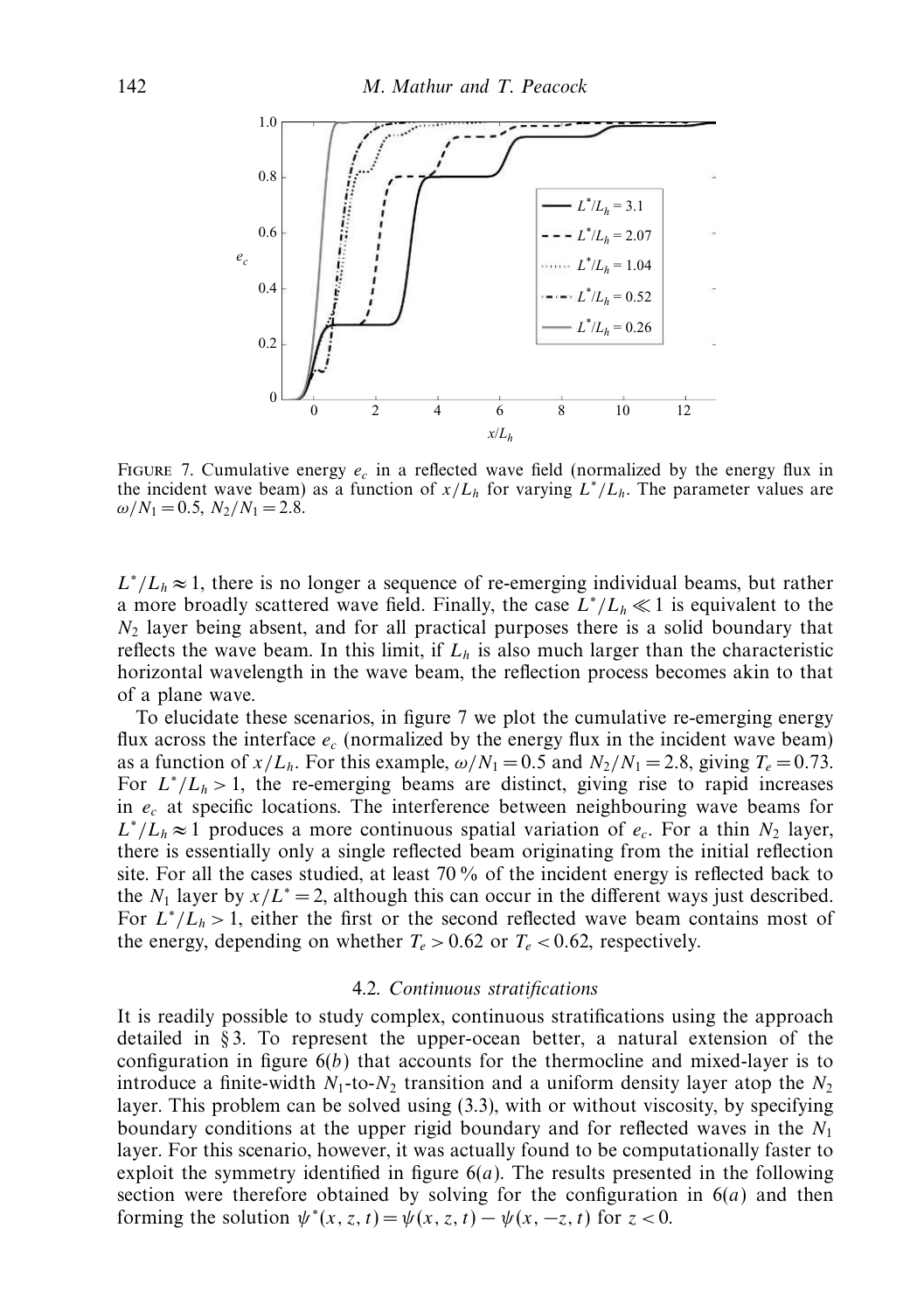## 5. Experiments

## 5.1. Apparatus

To complement the analysis of the previous sections, we performed experiments in a 1.28 m long, 0.66 m high and 0.2 m wide acrylic tank, with 19 mm thick walls. The tank was filled from below with salt water and stratified using the double-bucket method. Nonlinear stratifications with mm-scale transition regions were achieved using computer-controlled peristaltic pumps, which enabled precise control of the flow rates within, and out of, the double-bucket system. If desired, the transition regions were sharpened by slowly and selectively withdrawing fluid via a syringe. A calibrated PME conductivity and temperature probe, mounted on a linear traverse, was used to measure the resulting density profile prior to an experiment. Blocksomfilter matting, a coarse coconut hair matting, effectively damped reflections of internal wave beams from the sidewalls.

An internal wave beam was produced using a generator based on the design of Gostiaux et al. (2007). The generator, comprising 12 oscillating plates, could be oriented to point downwards at an angle  $0° < \theta < 45°$  with respect to the horizontal. The motion of the plates was driven using a computer-controlled stepper motor. A nice feature of a generator such as this is the ability to produce a single internal wave beam, with accurate control of the frequency of oscillation (and thus propagation direction) and cross-beam profile (and thus dominant wavelength). The profile used for these experiments had a maximum oscillation amplitude of 8 mm for the central plates, which tapered smoothly to zero at the top and bottom plates. This arrangement produced a wave beam with a roughly Gaussian spectrum for  $D_l(k)$  that peaked at around  $k_0 = 100 \,\mathrm{m}^{-1}$  for the experiments discussed here and decayed to half the peak value within the range  $k = k_0 \pm 55 \text{ m}^{-1}$ .

Internal wave beams were visualized using the synthetic Schlieren method (Dalziel, Hughes & Sutherland 2000). A random pattern of millimetre-scale dots, backlit by an electroluminescent sheet, was positioned 1.25 m behind the experimental tank. A JAI CV-M4+ CCD camera, located 3.18 m in front of the tank, was used to record apparent distortions of the dot pattern. These distortions were processed using DigiFlow (Dalziel 2009) to obtain spatiotemporal data of density-gradient perturbations within the stratification.

## 5.2. Results

The density profile for the first experiment is presented in figure  $8(a)$ . This comprised an approximately 2 cm wide strong stratification layer between an upper, linear stratification and an underlying, 10 cm high constant-density layer. The constantdensity layer was included for practical purposes: to aid visualization, to reduce erosion of the stratification layer from below by diffusion and to permit several selective withdrawal procedures. It played a passive role in the experiments. The corresponding  $N_0$  profile, computed from the experimentally measured density profile in figure  $8(a)$ , is presented in figure  $8(b)$ . The maximum stratification was  $N_{max} = 1.44 \text{ s}^{-1}$ , while  $N_1 = 0.89 \text{ s}^{-1}$  in the upper, constant stratification.

An experimental synthetic Schlieren visualization for a wave beam with  $\omega/N_1 = 0.82$ propagating in the stratification in figure  $8(b)$  is presented in figure  $8(c)$ . This image was obtained 128 seconds after the wave generator was started, allowing sufficient time for the wave field to achieve a periodic state. The phase of oscillation was chosen arbitrarily, since the qualitative picture was the same at any phase during the cycle. For this configuration, neighbouring reflected wave beams overlap, resulting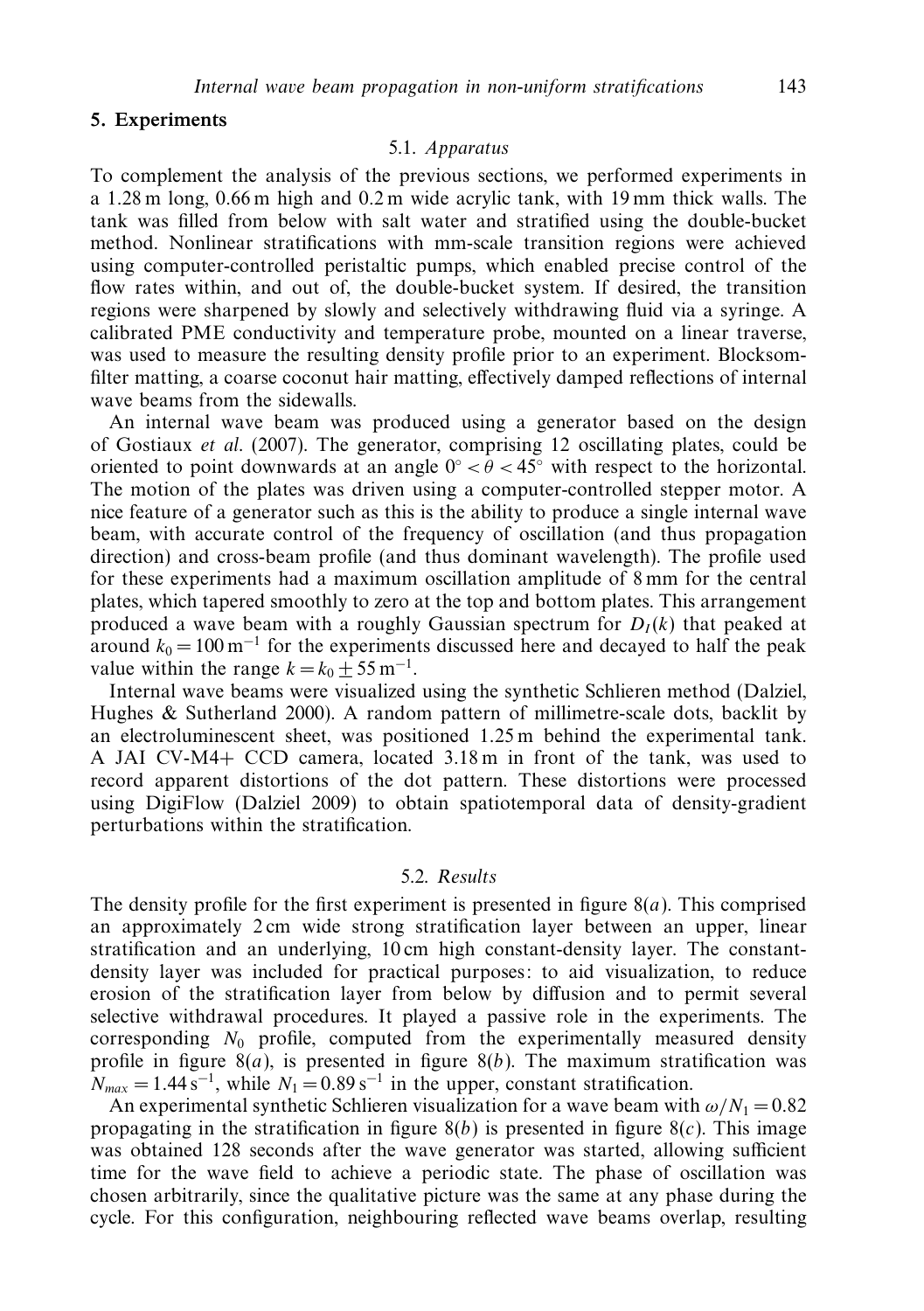

FIGURE 8. (a) Measured density profile. (b) Corresponding  $N_0$  profile. (c) Experimental  $\Delta N^2$ field obtained using synthetic Schlieren for  $\omega/N_1 = 0.82$ . (d) Theoretical  $\Delta N^2$  field obtained by numerically solving (3.3). Regions with values outside the limits of the colourbar or where experimental data were not reliable due to strong stratification are grey. The arrows indicate the direction of local energy propagation and the dashed lines indicate the horizontal section where the experimental and theoretical solutions are compared in  $(e)$ .  $(e)$  Theoretical (solid) and experimental (dotted) amplitude envelopes of  $\Delta N^2$  for the horizontal sections marked in  $(c)$  and  $(d)$ .

in a continuously distributed wave field scattered back into the  $N_1$  medium, with a detectable signal as far away as three times the horizontal width of the incident wave beam.

To relate this experiment to the simple model in figure  $6(b)$ , the system can be approximated as having a semi-infinite upper layer of constant stratification  $N_1 = 0.89 \text{ s}^{-1}$  and a roughly 2 cm thick layer of mean stratification  $N_2 \approx 1.34 \text{ s}^{-1}$ , separated by a transition layer  $L$  of mm scale thickness. The passive, constant-density layer is treated as an inviscid solid boundary at the base of the  $N<sub>2</sub>$  layer. A dominant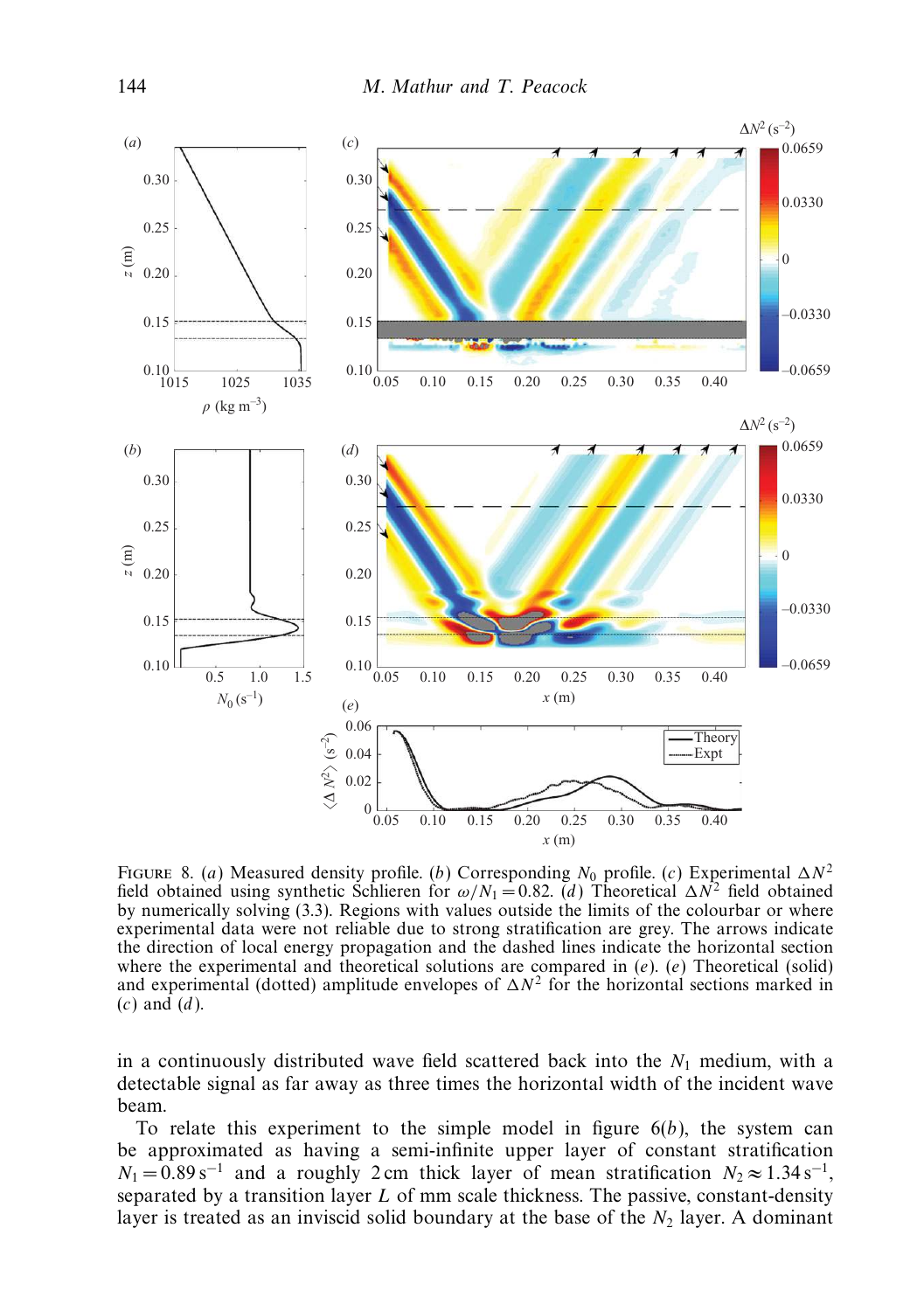horizontal wavelength of 7 cm in the spectrum  $D_I(k) = (i\rho_0 \omega/g)(k^2 \cot \theta/\sin^2 \theta)\Psi_I(k)$ means that Lk cot  $\theta_2 \ll 0.1$ , so a sharp interface approximation can be used for the  $N_1$ -to- $N_2$  transition. For this scenario  $T_e = 0.86$ , meaning that most of the incident energy gets transmitted to the  $N_2$  layer and hence a little ducting can take place. Since  $L^* \sim 10 \text{ cm}$  is on the same scale as the horizontal width of the wave beam  $L_h$ , giving  $L^*/L_h \sim 1$ , there is a broadly scattered beam.

A more rigorous comparison of experiment and theory was sought by extracting the horizontal Fourier spectrum of the incident experimental wave beam. For each horizontal wavenumber, using a resolution of  $\delta k = 0.1 \,\mathrm{m}^{-1}$ , the corresponding vertical mode of the stratification was calculated using the viscous equation (3.8) with  $v = 1.0 \times$  $10^{-6}$  m<sup>2</sup> s<sup>-1</sup>. This decomposition was used to reproduce the horizontal structure of the incident wave beam, and its accuracy was validated by checking that the vertical crosssectional structure of the incident wave beam was also reproduced. Having obtained the decomposition, the propagation of the wave beam through the stratification was determined by plotting the incident and reflected wave fields for the horizontal extent of the experimental domain. The result is presented in figure  $8(d)$ , which shows good agreement with the experimental data in  $8(c)$ . An even more direct comparison between theory and experiments is presented in figure  $8(e)$ , in which the local oscillation amplitude (i.e. the amplitude envelope) of  $\Delta N^2$  is plotted for the horizontal cross-section indicated in figures  $8(c)$  and  $8(d)$ .

A second experiment was performed that required further selective withdrawal from  $z = 0.144$  m, after which the density profile was left to diffuse for ten hours. This produced the desired effect of widening the strong stratification layer and increasing the peak value of  $N_0$  in this layer. As shown in figures  $9(a)$  and  $9(b)$ ,  $N_{max}$  rose to 1.94 s−<sup>1</sup> , and the layer thickness increased to around 4 cm.

In figure  $9(c)$  we present an experimental synthetic Schlieren visualization for a wave beam with  $\omega/N_1 = 0.87$  propagating in the stratification in figure 9(b). As before, the phase of the oscillation was chosen arbitrarily once the system had achieved a periodic state. For this configuration, two distinct wave beams are scattered back into the  $N_1$  medium. The second wave beam, which emerges from the strong stratification layer around  $x = 0.25$  m, is significantly stronger than the first, which is reflected around  $x = 0.08$  m. There is also significant activity in the  $N_2$  layer all the way to  $x = 0.4$  m, corresponding to horizontal ducting of the wave beam.

This arrangement can also be reasonably approximated as a two-layer system, with an upper semi-finite layer where  $N_1 = 0.89 \text{ s}^{-1}$  and a 4 cm thick layer with  $N_2 \approx 1.62 \text{ s}^{-1}$ , separated by a sharp interface. This gives  $T_e = 0.72$ , which is reasonable for ducting and causes the second reflected beam to be significantly stronger than the first, consistent with experimental observations. Because of the thicker layer and stronger stratification compared to the previous experiment ( $L^*/L_h > 2$ ), distinct scattered wave beams were produced. The Fourier decomposition method was also used to obtain a more rigorous comparison of experiment and theory for this configuration. The corresponding theoretical result is presented in figure  $9(d)$ , which is in agreement with the experimental results in figure  $9(c)$ . The level of agreement is further demonstrated by the plot in figure  $9(e)$ , which presents the amplitude envelope for  $\Delta N^2$  for the horizontal cross-section indicated in figures  $9(c)$  and  $9(d)$ .

In making the quantitative comparisons between laboratory experiments and theory, it was found that molecular viscosity provided significant damping in regions of strong stratification due to the finer vertical wavelengths. This is understood by considering the weakly viscous decay of a linear plane wave along its direction of propagation  $\eta$ , which is accounted for by the viscous decay factor e<sup> $-\alpha\eta$ </sup>, where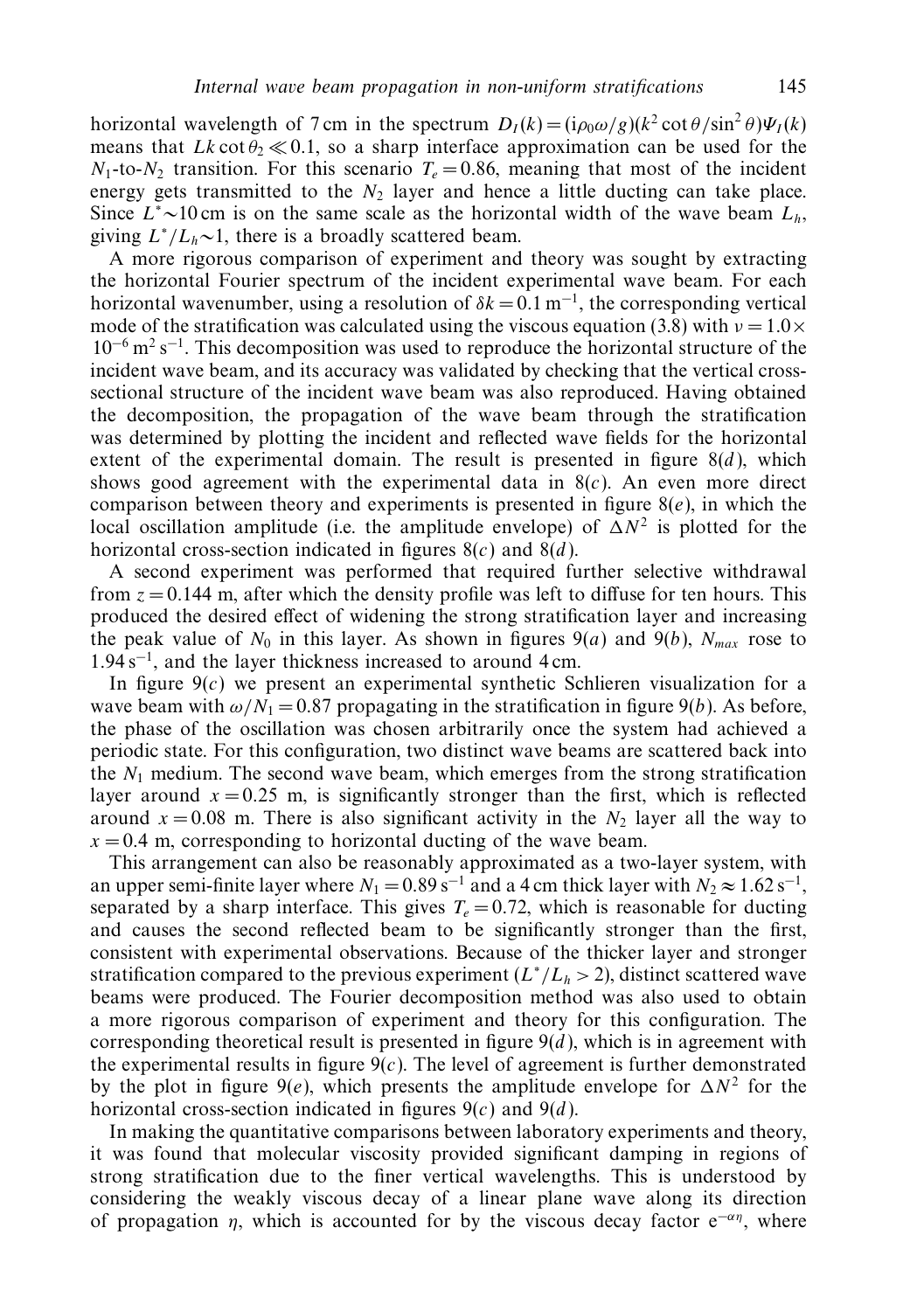

FIGURE 9. (a) Measured density profile. (b) Corresponding  $N_0$  profile. (c) Experimental  $\Delta N^2$ field obtained using synthetic Schlieren for  $\omega/N_1 = 0.87$ . (d) Theoretical  $\Delta N^2$  field obtained by numerically solving (3.3). Regions with values outside the limits of the colourbar are grey. The arrows indicate the direction of local energy propagation and the dashed lines in  $(c)$  and  $(d)$ indicate the horizontal section where the experimental and theoretical solutions are compared in (e). (e) Theoretical (solid) and experimental (dotted) amplitude envelopes of  $\Delta N^2$  for the horizontal sections marked in  $(c)$  and  $(d)$ .

 $\alpha = v k^3 N_0^3/(2\omega^3 \sqrt{N_0^2 - \omega^2})$  (Lighthill 1978). For the experimental results presented in figures 8(c) and 9(c), the decay coefficient  $\alpha$  was roughly 1.55 and 1.86 times greater in the  $N_2$  layer than in the  $N_1$  region, respectively.

### 6. Discussion

The methods developed and implemented herein provide a means to investigate the effect of a nonlinear density stratification on the propagation of a linear internal wave beam. These methods can be useful for investigating geophysical scenarios. There are many such scenarios to consider (e.g. Alexander *et al.* 1995; Lien & Gregg 2001; Walterscheid et al. 2001; Cole et al. 2009), and we choose the example of a semidiurnal wave beam at the Keana ridge in the Kauai channel of the Hawaiian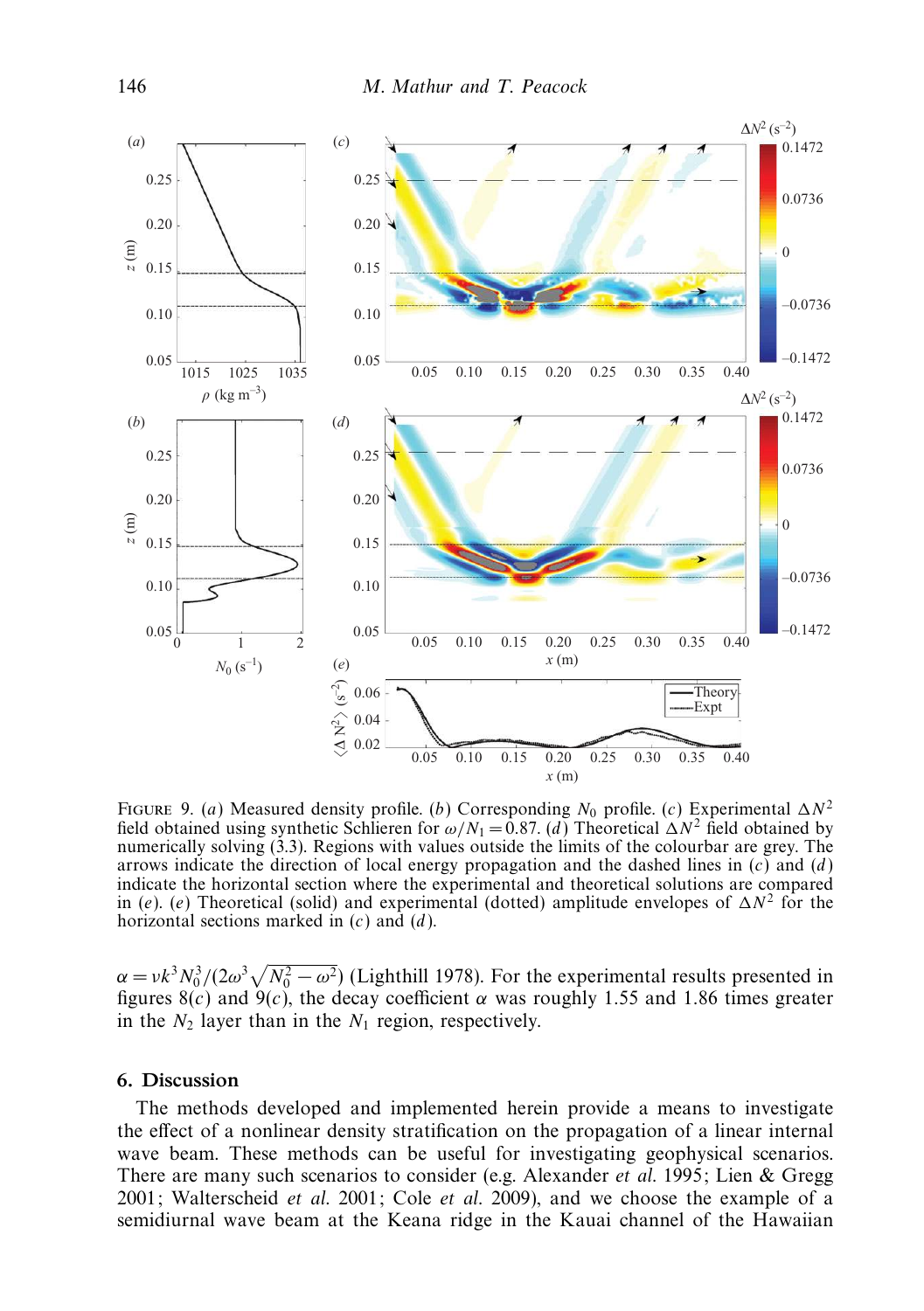islands (Martin *et al.* 2006). As shown in figure  $10(a)$ , which is reproduced from Martin *et al.* (2006), the wave beam originated from the northern side of the ridge peak and struck the ocean surface 20 km south of the ridge peak. The physical quantity presented is the horizontal kinetic energy  $E_K = (\rho_0/2) \langle u^2 + v^2 \rangle$ , where v is the additional transverse horizontal velocity component required by background rotation. Directly atop the ridge,  $E_K$  has a maximum that extends for a horizontal distance of  $\sigma \sim 25$  km, although this quantity actually rises to a maximum and returns to zero over roughly twice this distance. Since  $E_K$  is quadratic in the perturbation velocity, it emphasizes a stronger activity along the centre of a wave beam, so a reasonable width for the oceanic wave beam is  $2\sigma \sim 50$  km. There appears to be no wave beam reflected back down from the surface.

Before investigating the role of stratification in this scenario, it is worth assessing whether the wave beam can be considered linear. At a depth of 500 m, the maximum value of  $E_K$  in the wave beam is roughly 25 Jm<sup>-3</sup>, corresponding to u, v~0.1 m s<sup>-1</sup>. For semidiurnal waves with  $10^{-3} < k < 10^{-4}$  m<sup>-1</sup>, consistent with the scale of the topography and the width of the wave beam, the horizontal and vertical momentum equations require that the values of  $uk/\omega$  and  $\Delta N^2/N_0^2$  both exceed 0.1. This implies that advection terms in the momentum equations and perturbations of the background stratification could be sufficiently large that nonlinearity is significant. With this in mind, we nevertheless proceed to discuss what linear theory can say.

A time-averaged and an individual density profile obtained from the Keana ridge at the time of the data in figure  $10(a)$  are presented in figures  $10(b)$  and  $10(c)$ , respectively. The averaged profile was calculated from 30 individual profiles taken at 24 hour intervals. The individual profile follows the same general trend as the averaged profile, but has small scale features. Some of these features are strong, which is perhaps another indication of nonlinearity. These density profiles were used as the basis of simulations of a 50 km wide wave beam. Background rotation was included by replacing  $(N_0^2/\omega^2-1)$  by  $(N_0^2-\omega^2)/(\omega^2-f^2)$  in (3.2), where f is the Coriolis parameter. This acts to reduce the propagation angle of the wave beam, as given by the rotational dispersion relation (Peacock & Weidman 2005), thereby affecting transmission and reflection. Since a wave beam typically contains at least one, and perhaps several, spatial oscillations (Thomas & Stevenson 1972), simulations were run for different dominant horizontal wavelengths of 10 km, 15 km, 25 km and 50 km, as well as a mixed wave beam containing equal energy flux for these wavelengths. In each case, the magnitude of the perturbation velocity  $u$  was chosen to reproduce the magnitude of  $E_K$  in the field data in figure 10(*a*).

The results of the calculations for an internal wave beam with a 15 km dominant wavelength are presented in figure 11, which also presents the calculated  $N_0$  profiles. The quantity  $E<sub>K</sub>$  increases as the beam rises through the stratification, consistent with the ocean observations. The averaged  $N_0$  profile in figure 11(*a*) distorts the wave beam that originates from  $x = 10 \text{ km}$  in figure 11(b), but ultimately there is a strong wave beam reflected back down from the surface. In contrast, the extra features in the individual stratification in figure  $11(c)$  significantly distort the wave beam in figure  $11(d)$ , greatly weakening the reflected beam and creating a second site of surface activity, consistent with the field data in figure  $10(a)$ . Qualitatively similar behaviour, albeit to varying degrees, was observed for the other simulations with different dominant wavelengths, suggesting that scattering by small scale features could have played a key role in the fate of the oceanic wave beam. This interpretation is in line with previous theoretical results for plane wave scattering by perturbations of the stratification (Barcilon, Blumsack & Lau 1972).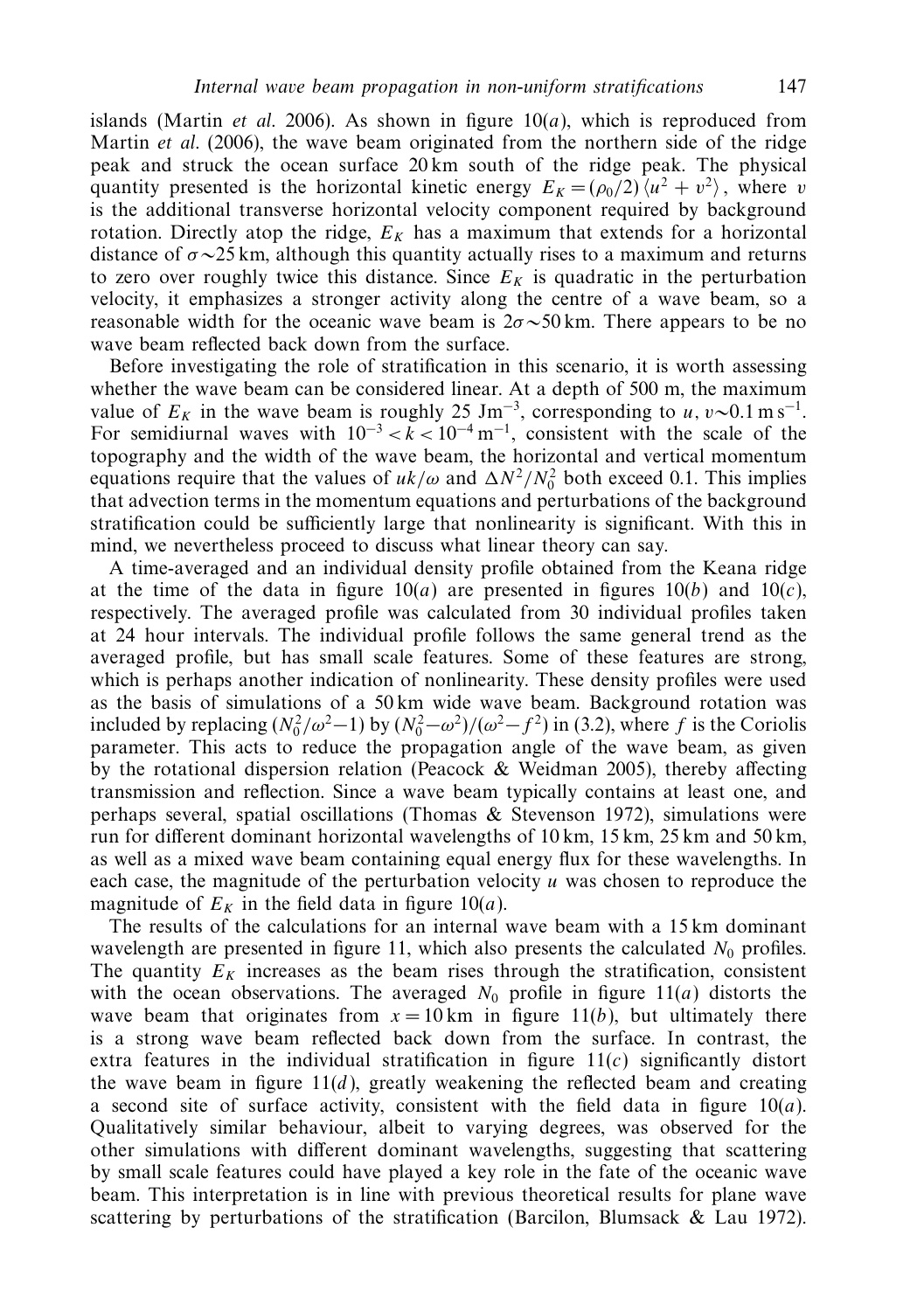

FIGURE 10. (a) The quantity  $E_k$  reveals the existence of an internal wave beam generated at the Keana ridge (image reproduced from Martin et al. 2006). (b) A time-averaged average density profile from the Keana ridge at the time of the data in  $(a)$ .  $(c)$  An individual density profile from the Keana ridge during the time of the data in (a).



FIGURE 11. (a) The stratification for the time-averaged density profile in figure 10(b). (b) The quantity  $E_k$  for a simulated wave beam dominated by a 15 km horizontal wavelength propagating through the stratification shown in  $(a)$ . (c) The stratification for the individual density profile in figure 10(c). (d) The quantity  $E<sub>k</sub>$  for a simulated wave beam dominated by a 15 km horizontal wavelength propagating through the stratification shown in  $(c)$ .

It is also interesting to note that the field data, like the simulations, have vertically periodic structures with a scale of 100 m that are consistent with scattering by the stratification.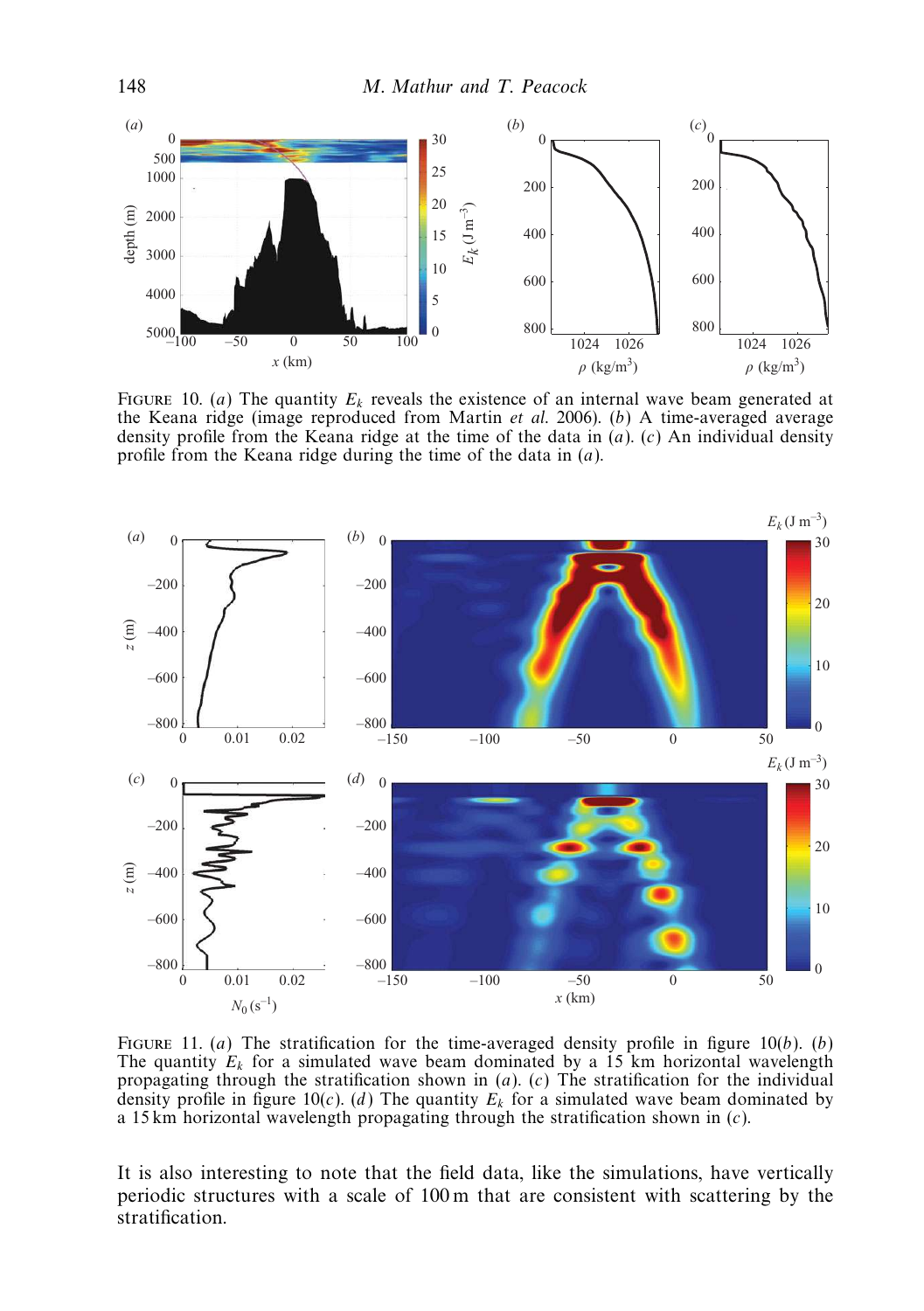

FIGURE 12. (a) The stratification for the time-averaged density profile in figure 10(b). (b)  $N_{min}^2$ for the wave beam in figure  $11(b)$ . The colour scale is saturated to bring out the wave beam structure.  $N_{min}^2 < 0$  indicates gravitational instability.

Another aspect of the wave beam worth considering is its stability. Even at a depth of 500 m, linear scaling arguments suggest that  $0.1 < (\Delta N^2/N_0^2) < 1$ . In support of this, values of N approaching zero exist at a few points in the profiles in figure  $11(c)$ . This suggests that the wave beam was susceptible to gravitational instability. In figure 12 we plot the minimum value of the net stratification,  $N_{min}^2 = N_0^2 + \Delta N_{min}^2$ , for the wave beam dominated by 15 km wavelengths. The result shows that the likelihood of gravitational instability increases significantly as the wave beam propagates upwards, reaching a maximum in the vicinity of the reflection site. For all the wave beams of various dominant wavelengths that we simulated, gravitational instability sets in at some depth, this being shallower for wave beams comprising longer wavelengths. Therefore, in addition to scattering, it is likely that the wave beam became gravitationally unstable.

While instability may have been a significant cause of dissipation, we remark that the quantitative comparisons between experiment and theory in figures 8 and 9 revealed that theoretical scattered wave beams are considerably weaker if the viscous equation  $(3.8)$  is used rather than its inviscid counterpart  $(3.2)$ . By analogy, pre-existing turbulent dissipation (Thorpe 2007) can also damp an oceanic wave beam. Recalling that the viscous decay factor for a linear plane wave is  $e^{-\nu k^3 N_0^3 \eta/(2\omega^3 \sqrt{N_0^2 - \omega^2})}$ , where  $\eta$  is the propagation distance, a back-of-the-envelope calculation shows that a turbulent viscosity of  $v_T \sim 10^{-3}$  m<sup>2</sup> s<sup>-1</sup> is sufficient to cause an order of magnitude decay of a 15 km wave travelling 20 km in a stratification  $N_0 = 0.02 \text{ s}^{-1}$ . This value of turbulent viscosity is within reason (Gill 1982), suggesting that the Hawaiian wave beam would also have been significantly damped by pre-existing upper-ocean conditions.

Finally, we note that ducting of plane internal waves in the presence of evanescent layers has been previously recognized in both the ocean (Eckart 1961) and atmosphere (Fritts & Yuan 1989; Walterscheid et al. 2001). For the simple case of a constant- $N_0$  layer (in which waves can propagate) between two evanescent layers, the two evanescent layers hinder energy from entering the constant- $N_0$  layer; once inside, however, any energy has great difficulty in escaping. The results in this paper demonstrate that stratifications with layers of relatively stronger  $N_0$ , but without evanescent layers, can also support ducting.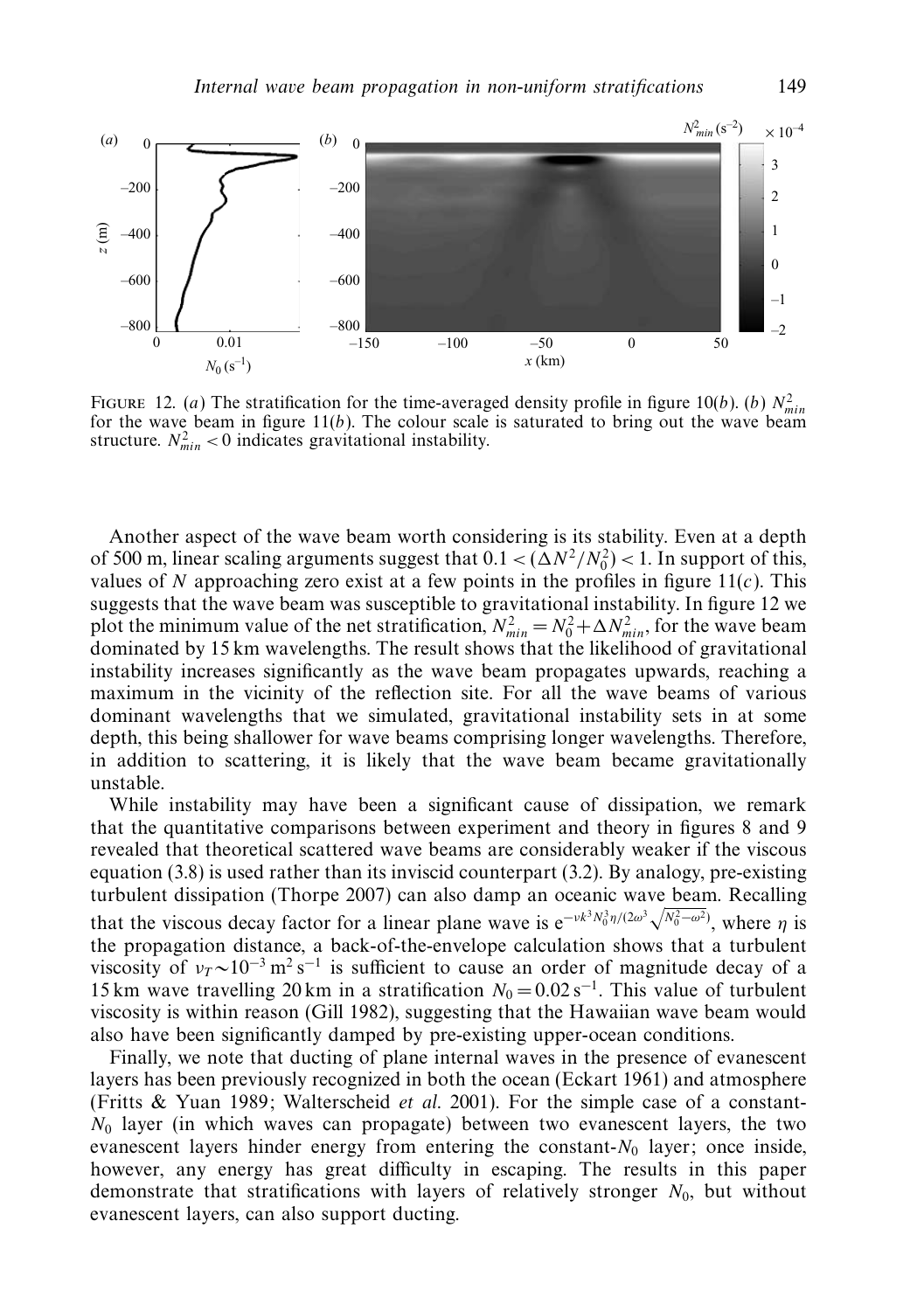## 7. Conclusions

The propagation of an internal wave beam in a non-uniform stratification has been investigated using Fourier methods. When changes in the stratification occur on a relatively large scale, the wave beam retains its identity, adjusting continuously to the surrounding stratification. The changing stratification may significantly amplify or reduce the magnitude of physical quantities associated with the beam. If changes in the stratification occur on a relatively short scale, however, the wave beam is scattered. This process can be reasonably modelled using sharp density-gradient interfaces if changes in stratification occur on length scales an order of magnitude smaller than the smallest vertical wave length in the wave beam. For complicated stratifications, multiple transmitted and reflected beams, and internal wave beam ducting, can occur. This has been demonstrated in laboratory experiments, for which there was very good agreement with viscous, linear theory.

This work provides insight into geophysical wave beams. The complexity of the physical environments means that detailed and comprehensive field data are required to unambiguously identify the roles of scattering, instability and pre-existing turbulence in any particular situation. In such studies, there are other candidate mechanisms, which are beyond the scope of this paper, that could contribute to the understanding of field observations. The influence of background shear, for example, alters a wave beam slope, causes an exchange of energy with the mean-flow and promotes instability (Koop 1981; Koop  $\&$  McGee 1986). The nonlinear generation of solitary waves (Gerkema 2001; Akylas et al. 2007) could also be important. With all these processes, typically one cannot expect a geophysical wave beam to remain intact as it propagates through a complex stratification.

We acknowledge helpful discussions with Neil Balmforth, Bruce Sutherland and Theo Gerkema, and thank Rob Pinkel and Dan Rudnick for providing us with stratification data from the Kauai channel. We also thank Christopher Dimitriou for helping with construction of the wave generator, and the anonymous referees for helping us improve the paper. This work was supported by NSF grant 0645529 and ONR grant N00014-09-1-0282.

### Appendix. Richardson number for a wave beam

For an upward-propagating wave beam in a constant stratification  $N_0$ ,

$$
\left(\frac{\partial u}{\partial z},\frac{\partial \rho'}{\partial z}\right) = \text{Re}\left(e^{-i\omega t} \int_0^\infty k^2 \left(\cot\theta, \frac{i\rho_0 N_0^2}{g\omega}\right) \Psi \cot\theta e^{ik(x-z\cot\theta)} dk\right). \tag{A.1}
$$

Thus,

$$
Ri = \frac{N_0^2}{\cot^4 \theta (A^2 + B^2)} \frac{1 - f \sin \gamma}{\cos^2 \gamma},
$$
 (A 2)

where  $\int_0^\infty ik^2 \Psi e^{ik(x-z \cot \theta)} dk = A(x, z) + iB(x, z)$ ,  $\tan \phi = A/B$ ,  $f = \cot \theta \sqrt{A^2 + B^2}/A$  $(N_0 \sin \theta)$  and  $\gamma = \omega t + \phi$ . The value of  $\gamma$  at which Ri is minimum satisfies

$$
\sin \gamma = \frac{1}{f} \pm \sqrt{\frac{1}{f^2} - 1}.
$$
 (A 3)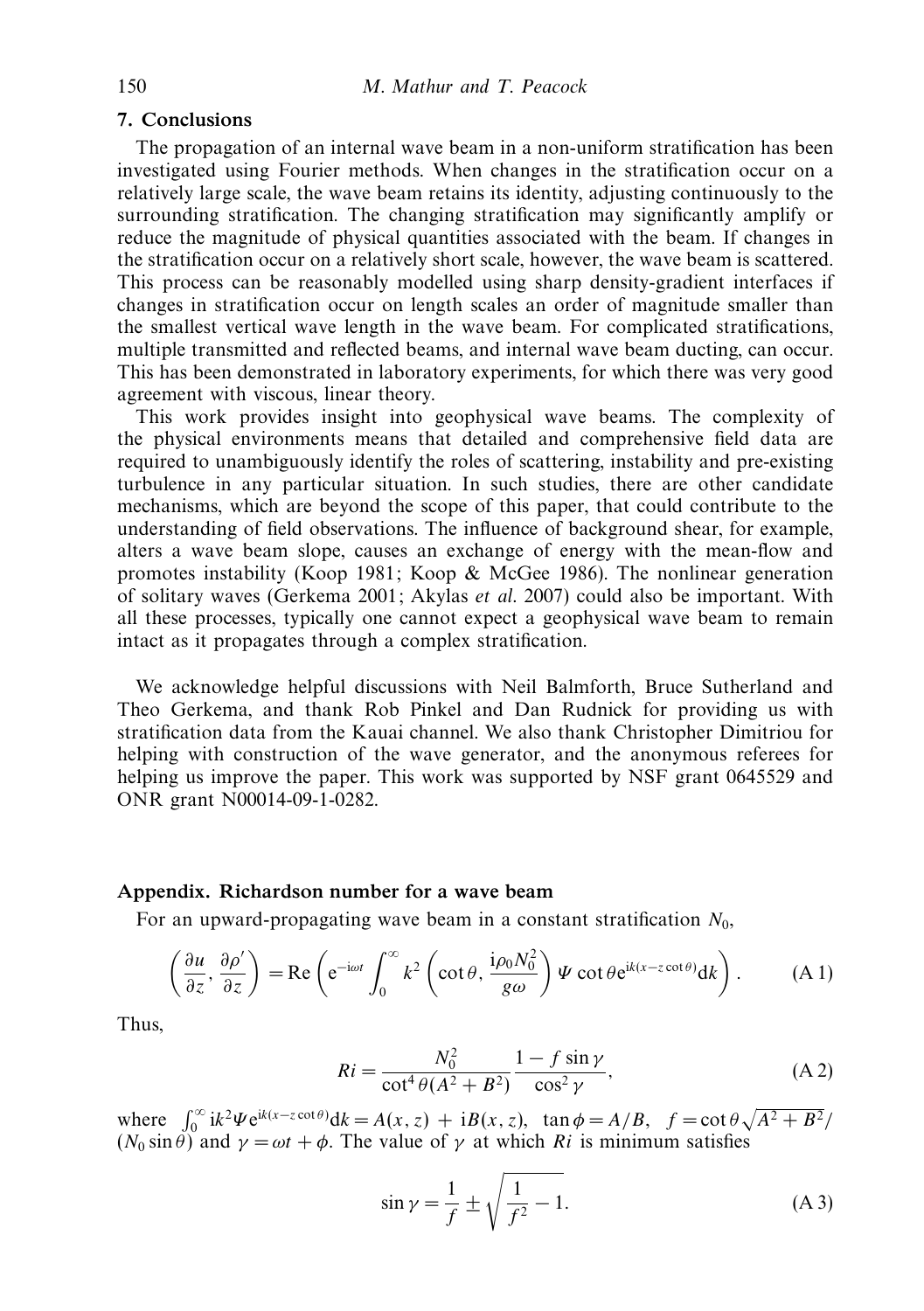Now  $f < 1$ , as otherwise the numerator in  $(A 2)$  can be negative, corresponding to gravitational instability. Therefore, the relevant minimum is

$$
Ri_{\min} = \frac{1}{2\cos^2\theta} \frac{1}{1 - \sqrt{1 - f^2}}.
$$
 (A 4)

This is greater than  $1/2$  for  $f < 1$  and  $\cos \theta < 1$ , and thus shear-driven instability, which requires  $Ri < 1/4$ , cannot occur.

#### **REFERENCES**

- Akylas, T. R., Grimshaw, R. H. J., Clarke, S. R. & Tabaei, A. 2007 Reflecting tidal wave beams and local generation of solitary waves in the ocean thermocline. J. Fluid Mech. 593, 297-313.
- Alexander, M. J., Holton, J. R. & Durran, D. R. 1995 The gravity wave response above deep convection in a squall line simulation. J. Atmos. Sci. 52, 2212–2226.
- Barcilon, A., Blumsack, S. & Lau, J. 1972 Reflection of internal gravity waves by small density variations. J. Phys. Ocean. 2, 104–107.
- BROWN, G. L. & SUTHERLAND, B. R. 2007 Internal wave tunnelling through non-uniformly stratified shear flow. Atmos. Ocean 45, 47-56.
- Cole, S. T., Rudnick, D. L., Hodges, B. A. & MArtin, J. P. 2009 Observations of tidal internal wave beams at Kauai Channel, Hawaii. J. Phys. Ocean. 39, 421–436.
- Dalziel, S. B. 2009 http://www.damtp.cam.ac.uk/lab/digiflow/.
- DALZIEL, S. B., HUGHES, G. O. & SUTHERLAND, B. R. 2000 Whole-field density measurements by 'synthetic schlieren'. Expts. Fluids 28, 322–335.
- Delisi, D. P. & Orlanski, I. 1975 On the role of density jumps in the reflexion and breaking of internal gravity waves. J. Fluid Mech. 69, 445–464.
- DRAZIN, P. G. & REID, W. H. 1981 Hydrodynamic Stability, pp. 323-327. Cambridge University Press.
- Eckart, C. 1961 Internal waves in the ocean. Phys. Fluids. 4, 791–799.
- FRITTS, D. C. & YUAN, L. 1989 An analysis of gravity wave ducting in the atmosphere: Eckart's resonances in thermal and Doppler ducts J. Geophys. Res. 94 (D15), 18455–18466.
- Gerkema, T. 2001 Internal and interfacial tides: beam scattering and local generation of solitary waves. J. Mar. Res. 59 (2), 227–255.
- GILL, A. E. 1982 Atmosphere–Ocean Dynamics. Academic Press Inc.
- Gostiaux, L. & Dauxois, T. 2007 Laboratory experiments on the generation of internal tidal beams over steep slopes. Phys. Fluids 19, 028102.
- Gostiaux, L., Didelle, H., Mercier, S. & Dauxois, T. 2007 A novel internal waves generator. Expts. Fluids 42, 123–130.
- Kistovich, Y. V. & Chacheshkin, Y. D. 1998 Linear theory of the propagation of internal wave beams in an arbitrarily stratified liquid. J. Appl. Mech. & Tech. Phys. 39 (5), 729–737.
- Koop, C. G. 1981 A preliminary investigation of the interaction of internal gravity waves with a steady shearing motion J. Fluid Mech. 113, 347–386.
- Koop, C. G. & Mcgee, B. 1986 Measurements of internal gravity waves in a continuously stratified shear flow J. Fluid Mech. 172, 453–480.
- Lien, R.-C. & Gregg, M. C. 2001 Observations of turbulence in a tidal beam and across a coastal ridge. J. Geophys. Res. 106, 4575–4591.
- LIGHTHILL, J. 1978 Waves in Fluids. Cambridge University Press.
- MARTIN, J. P., RUDNICK, D. L. & PINKEL, R. 2006 Spatially broad observations of internal waves in the upper ocean at the Hawaiian ridge. J. Phys. Ocean. 36 (6), 1085–1103.
- MOWBRAY, D. E. & RARITY, B. S. H. 1967 A theoretical and experimental investigation of the phase configuration of internal waves of small amplitude in a density stratified liquid. J. Fluid Mech.  $28, 1-16.$
- NAULT, J. T. & SUTHERLAND, B. R. 2007 Internal wave transmission in non-uniform flows. Phys. Fluids 19, 016601.
- Peacock, T., Echeverri, P. & Balmforth, N. J. B. 2008 Experimental investigation of internal tide generation by two-dimensional topography. J. Phys. Ocean. 38, 235–242.